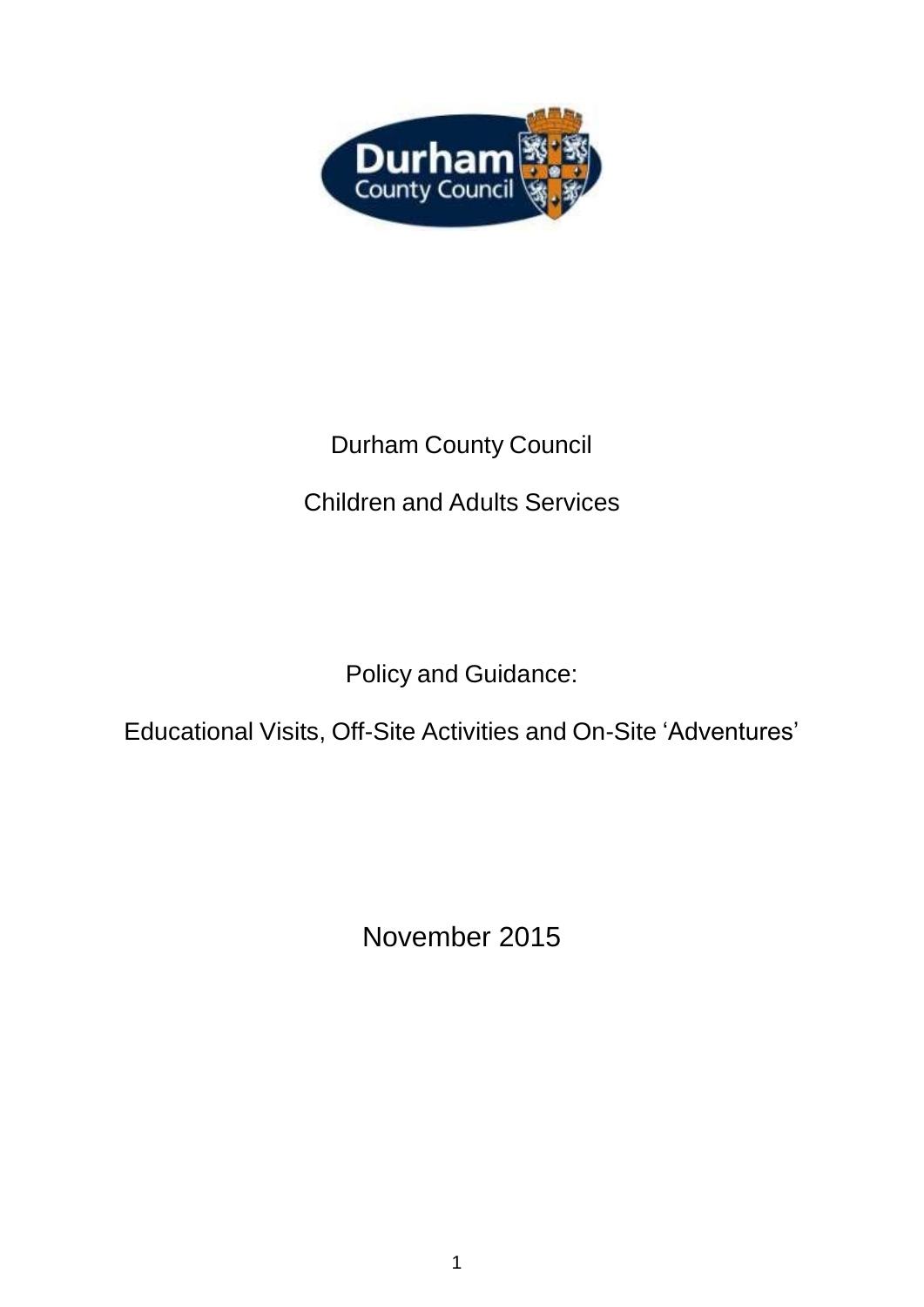### **FOREWORD**

Learning outdoors is an important part of every young person's development in the broadest sense. Children and young people may return stimulated, enthused and with much greater knowledge about themselves, their own physical skills and a deeper understanding of the environment they live in.

In Children & Adult Services (CAS) there are many opportunities for children and young people to experience challenging, rewarding and exciting visits and activities. The range of opportunities is increasing, with many new and exciting locations to visit and greater opportunities for learning outside the classroom. Such activities, when planned as part of the school curriculum, are proven to contribute to the raising of achievement. Such activities of course form an equally important and valued element of the programme for a wide variety of settings including youth groups and Nursery settings.

Large numbers of children and young people in County Durham enjoy a wide range of visits and offsite activities each year. An increasing number of schools and settings are using their own grounds for 'adventure'. Almost all take place without incident, and CAS employees including school staff are encouraged to continue to organise visits and activities with the same high level of safety for children and young people in their care.

This document aims to provide clear guidance for organising educational visits and off-site activities. It contains advice and guidance for CAS establishments, and links with both current Department for Education advice and notably the 'National Guidance' published by the Outdoor Education Advisers Panel. Cross-references are made throughout this publication.

It is not intended that this updated policy will reduce the number or range of educational visits and offsite activities but encourage continued safe practice for, and by, all involved.

Caroline O'Neill Head of Service - Education 2015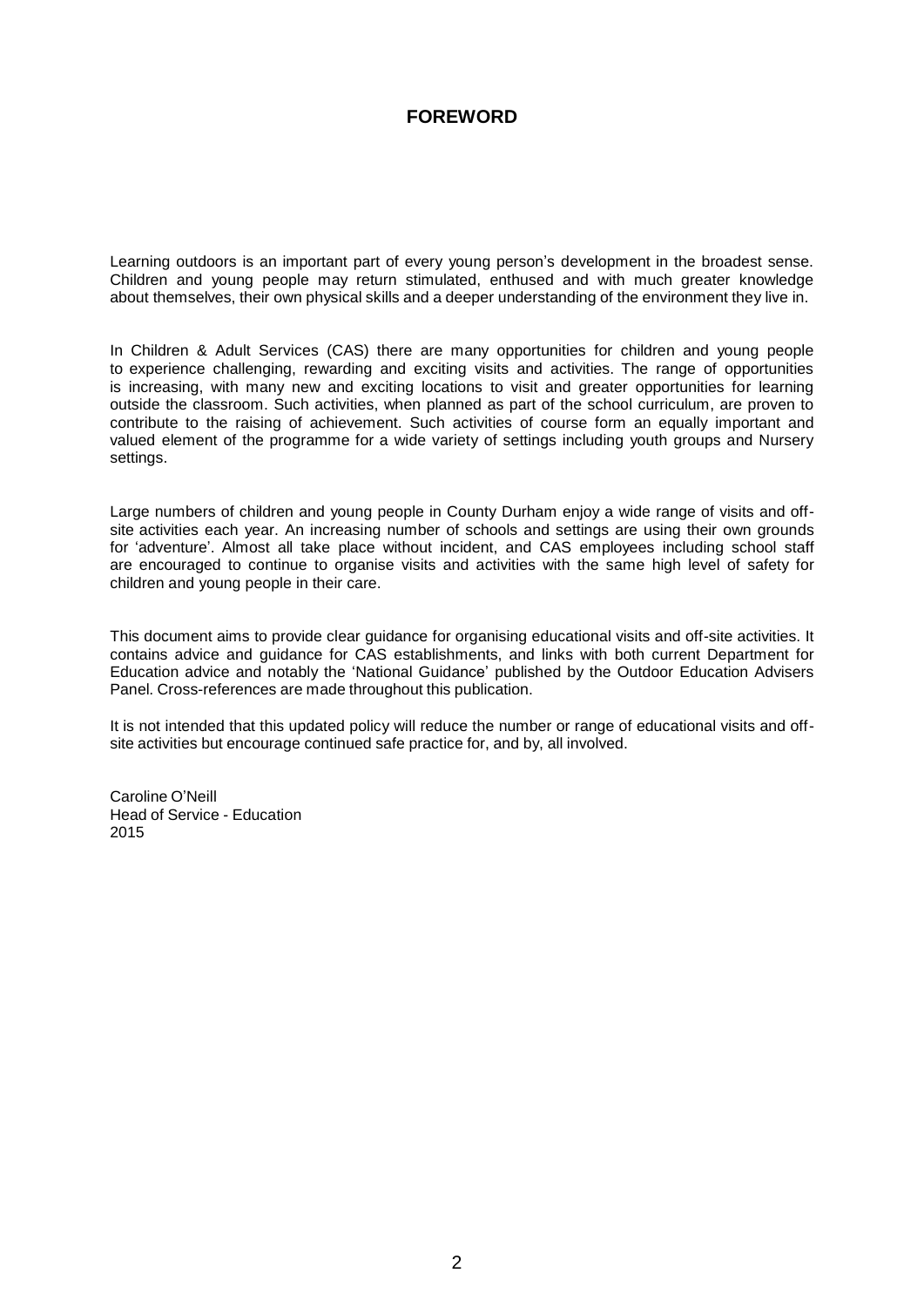### **Contents**

#### **Page**

| A              |                                                    | 4  |
|----------------|----------------------------------------------------|----|
| B              |                                                    | 5  |
| С              |                                                    | 6  |
| D              |                                                    | 9  |
| E              |                                                    | 10 |
| F              | Information for Parents, Guardians and Carers      | 12 |
| G              |                                                    | 13 |
| н              |                                                    | 13 |
| L              |                                                    | 13 |
| J              |                                                    | 14 |
| Κ              |                                                    | 15 |
| L              |                                                    | 17 |
| м              |                                                    | 18 |
| N              | The 'Learning Outside the Classroom' Quality Badge | 19 |
| O              |                                                    | 19 |
| P              |                                                    | 21 |
| Q              |                                                    | 22 |
| R              |                                                    | 22 |
| S              |                                                    | 24 |
| т              |                                                    | 24 |
| U              |                                                    | 25 |
| V              |                                                    | 26 |
| W              |                                                    | 26 |
| X              |                                                    | 26 |
| Y              |                                                    | 27 |
| Ζ              |                                                    | 29 |
| A2             |                                                    | 30 |
| B <sub>2</sub> |                                                    | 31 |
|                |                                                    | 32 |

This document can be copied/downloaded for use in Durham County Council establishments, or in other establishments where a specific agreement exists. Any other reproduction can only be made with the express permission of the Authority.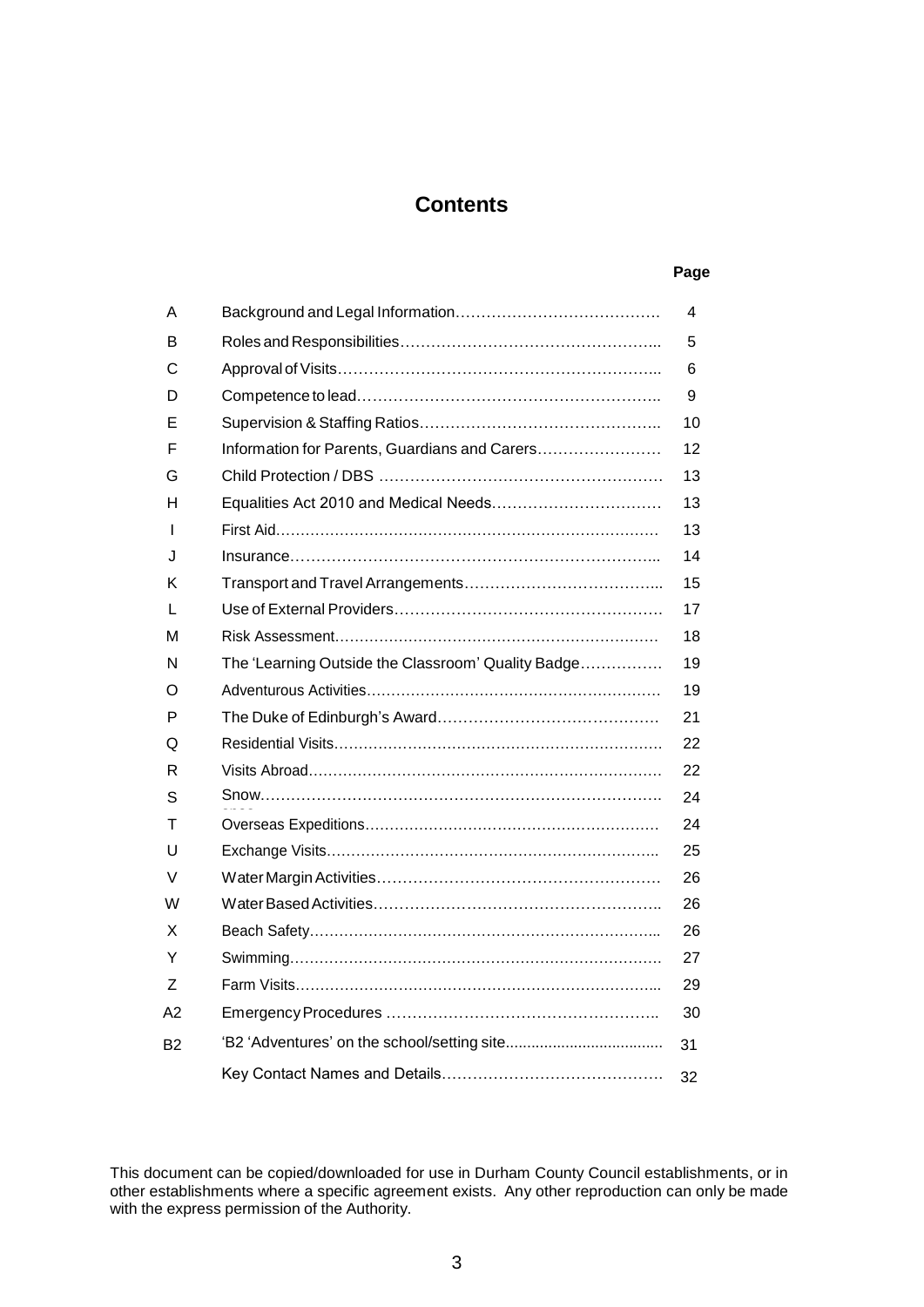# <span id="page-3-0"></span>**A Background and Legal Information**

- A.1 Durham County Council (The Council) acknowledges the immense value of educational visits to children and young people, and fully supports and encourages all off-site activities that are correctly planned, managed and conducted. We believe that all establishments should strive for **high quality** educational visits in order to maximize the educational benefits to the children and young people taking part.
- A.2 The Council acknowledges the DfE advice 'Health and Safety: DfE Advice on legal duties and powers for local [authorities, Head](http://media.education.gov.uk/assets/files/pdf/h/health%20and%20safety%20advice.pdf) teachers, staff and governing bodies' February 2012. However, we consider that this most recent advice alone is insufficient as a basis on which schools and other settings can expect to make essential decisions while planning and enjoying off–site and outdoor visits. The Council is pleased however to recommend the extensive advice offered through the Outdoor Education Advisers Panel - [www.oeapng.info.](http://www.oeapng.info/)
- A.3 This Council guidance has been produced to make visits enjoyable, rewarding and as safe as possible. It summarises the procedures which should be followed by all Council employees in the management of visits and similar off-site activities within Education. Information contained in this guidance document applies to all staff and volunteers working in Council establishments including:
	- Nursery schools, infant, junior and primary schools, secondary schools and special schools
	- **School sport partnerships**
	- Youth groups
	- Duke of Edinburgh's Award Groups in County Durham
	- All Extended School Provision
	- All CAS (Education) services
- A.4 Schools are reminded (in accordance with DfE advice 'Health and Safety: DfE Advice on legal duties and powers for local [authorities, Head teachers, staff and governing bodies'](http://media.education.gov.uk/assets/files/pdf/h/health%20and%20safety%20advice.pdf) February [2012\)](http://media.education.gov.uk/assets/files/pdf/h/health%20and%20safety%20advice.pdf) that "Where the local authority is the employer (including Community, voluntary controlled, community special schools and maintained nursery schools) it may give a direction concerning the health and safety of persons (including pupils) on the school's premises or taking part in any school activities elsewhere. Under section 29(5) of the Education Act 2002, governing bodies of such schools must comply with any such direction from the local authority".

#### **The Legal Framework**

- A.5 **The Health and Safety at Work etc Act 1974** requires employers to do all that is reasonably practicable to ensure health, safety and welfare at work of employees and nonemployees who are affected by their undertaking. This includes off-site activities. Under the 1974 Act, The Management of Health and Safety at Work Regulations 1999 require that employers:
	- Produce a health and safety policy linked to risk assessment
	- Have in place systems for reporting accidents and incidents
	- Produce and implement risk assessments
	- Develop measures to control those risks including training and the provision of information
	- Appoint people competent to carry out specific tasks
	- Develop emergency procedures
	- Monitor and review procedures and practice.
- A.6 The DfE advice ' Health and Safety: DfE Advice on legal duties and powers for local [authorities,](http://media.education.gov.uk/assets/files/pdf/h/health%20and%20safety%20advice.pdf) Head Teachers, staff and governing bodies' February 2012, states that:
	- For community schools, community special schools, voluntary controlled schools, maintained nursery schools, pupil referral units, youth groups etc. the employer is The Council. These establishments MUST adhere to the requirements contained in this document.
	- For foundation schools, foundation special schools, voluntary aided schools, academies, free schools and independent schools, the employer is usually the governing body or proprietor.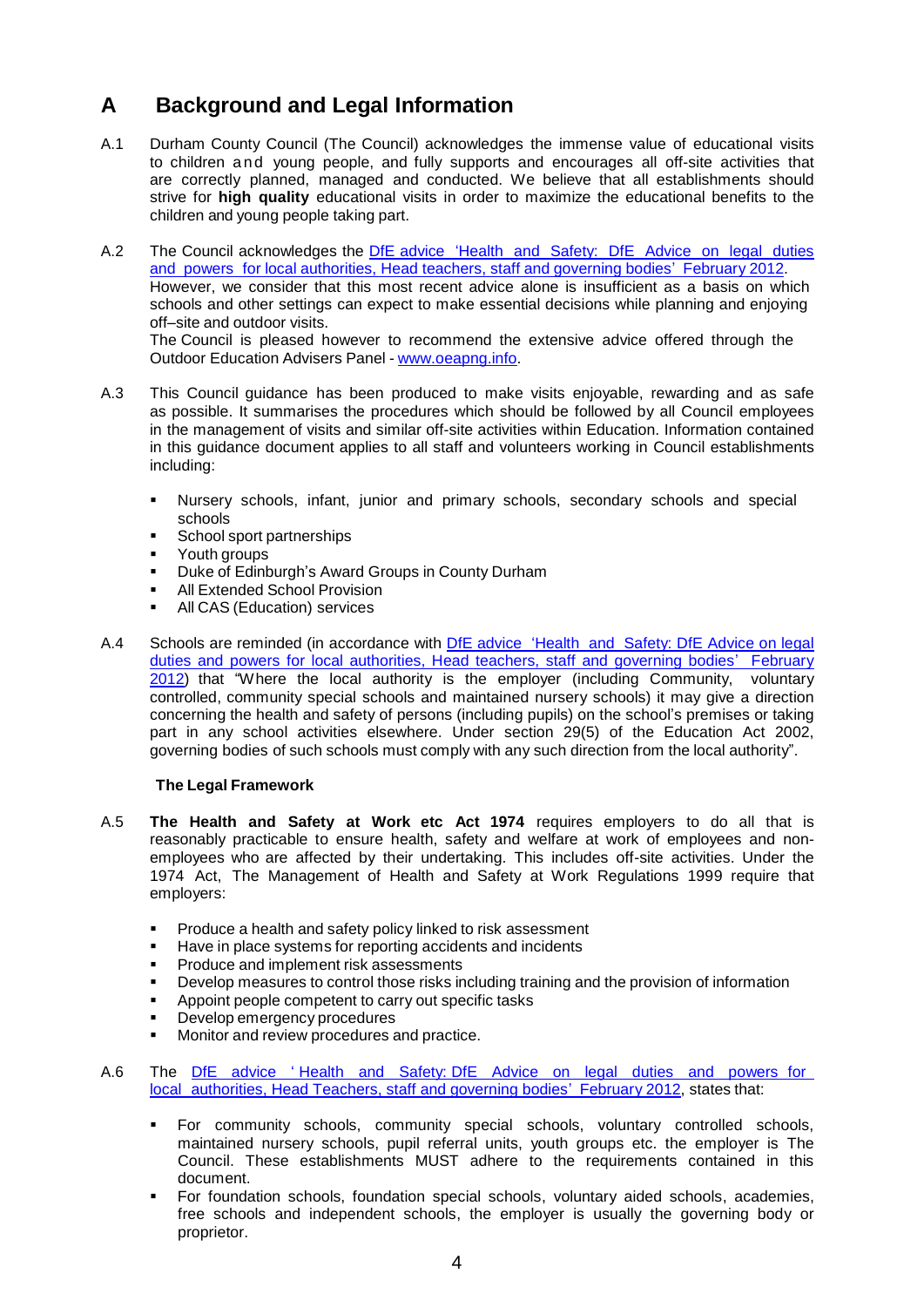Those establishments that enter into a specific 'health and safety' Service Level Agreement (SLA) with The Council are welcome to use this guidance, but are not obliged to do so. If not using the guidance, they should ensure that the systems in place are equally as robust.

- A.7 **The Management of Health and Safety at Work Regulations 1999** places a duty on the organiser to carry out a suitable and sufficient *risk assessment* of the various activities undertaken, and to ensure that if other persons (e.g. instructors) take charge of activities, then those persons should provide a suitable and sufficient *risk assessment* for those activities.
- A.8 Common law expects people acting "in loco parentis" to take the same care as would a reasonable and careful parent. This duty applies to all educational visits and off-site activities and cannot be delegated. The principle applies to all young people in school and youth group settings.
- A.9 In addition, there is a higher duty of care on teachers and other professional staff as a consequence of greater knowledge they are assumed to have of children and of specialised activities. The level of judgement expected of staff is related to that individuals knowledge, experience and training.
- A.10 In the event of an accident and any Health & Safety Executive (HSE) intervention documentation will be assessed as evidence to establish if the organisation did or did not take reasonable care. If the conclusion is that the organisation did not take reasonable care, the group leader, head teacher and/or The Council could be prosecuted. A key part of any investigation would be whether the employer's health and safety policy and procedures are adequate and had been followed by its employees.

### <span id="page-4-0"></span>**B Roles and Responsibilities**

B.1 Extensive quidance on roles and responsibilities on educational visits can be found in the [OEAP](http://oeapng.info/) National [Guidance.](http://oeapng.info/) The following is a summary of the main features relating to the roles with key health and safety responsibilities.

#### **The Council (CAS)**

- B.2 The Council's Health & Safety Team will:
	- Make this document available to all Council schools, CAS service areas and schools with SLA agreements via 'Evolve'. The Council will provide training, support and advice related to the management of visits.
	- Give approval (or refuse approval) for proposed educational visits where the final approval has not been delegated to head teachers/service managers.
	- Operate a clear procedure for action in the event of an emergency.
	- **Establish procedures to monitor and review safety on visits.**

#### **School Governing Body**

- B.3 Governing Bodies will ensure that:
	- Where The Council is the employer the school adheres to the requirements contained in this guidance document.
	- Where the governing body is the employer it must ensure that the CAS guidance is formally adopted or a policy at least as robust is developed that meets the requirements detailed in the DFE advice, and with significant and clear reference to the OEAP National Guidance.
	- All governing bodies should have a clear policy regarding where approval from governors is required and where approval has been delegated to the head teacher.

#### **Head Teachers / Service Managers**

- B.4 The head teachers and service managers will:
	- Ensure the CAS policy and school policy are adhered to at all times,
	- Ensure that staff leading and accompanying visits have the required training, competence and experience.

#### **Educational Visits Coordinators (EVC)**

B.5 All schools and CAS services should nominate an Educational Visits Coordinator (EVC). This is not a legal requirement, but is strongly recommended as 'good practice'.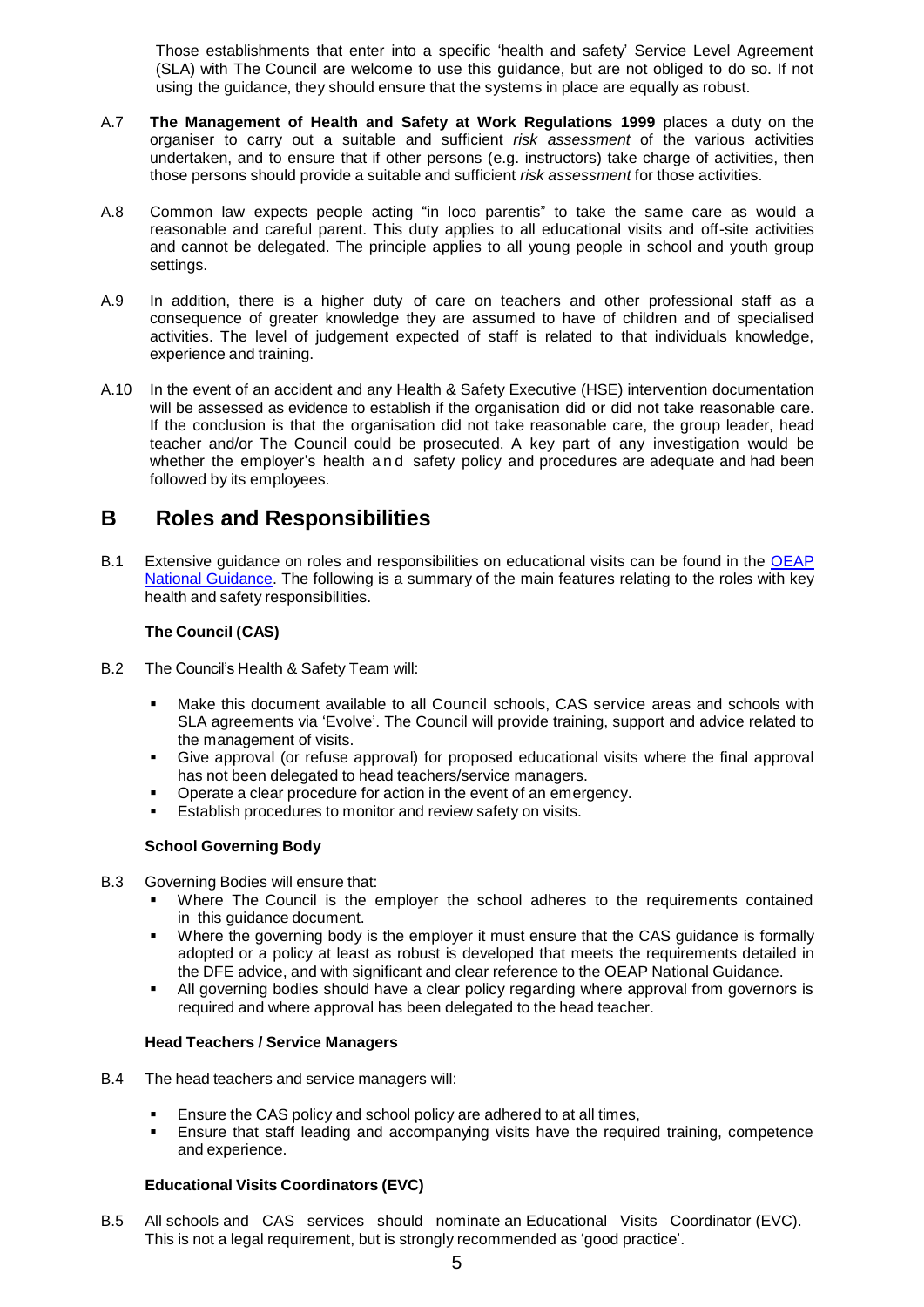- The EVC will be appointed by, and will act on behalf of, the head teacher/service manager.
- The EVC should be specifically competent, often having practical experience in leading and managing a range of visits similar to those typically run by the establishment. Commonly, but not exclusively, such competence will be identified in a person on the senior management team of the school/service.
- The EVC will be the principal contact with the Health & Safety Team over visits planned by the school/service.
- The EVC will be involved in the planning and management of visits including adventurous activities led by the staff of the school/service.
- EVC training and refresher training will be made available to all EVCs.
- The EVC should ensure that DFE advice, this CAS guidance, the schools/services own policy, and/or any other relevant documentation is readily available for access by staff including the OEAP National Guidance as a key planning tool.
- The EVC is required to keep appropriate records of visits, and make these available to the Council Health & Safety Team where requested, as part of our statutory monitoring role where The Council is the employer. The key tool for such record keeping is 'Evolve'.
- The EVC should seek advice from the Council's Health & Safety Team, Physical Education Advisor, Outdoor Learning Adviser or other personnel, where necessary.

#### **The Group Leader**

- B.6 The group leader has overall responsibility for the supervision, conduct and safety of young people on the visit. They will:
	- Gain approval from the EVC and head teacher/service manager as required,
	- Inform parents in advance of the nature of the visit and gain their consent and details of medical requirements,
	- Undertake a risk assessment identifying the main risks and how these will be controlled. Where necessary this will require a pre-visit,
	- Continually risk assess during the visit and encourage young people to take an active role in this process.

# <span id="page-5-0"></span>**C Approval of Visits**

.

- C.1 All CAS staff and schools/settings undertaking educational visits **must** follow the system of approval outlined in this policy except where specifically agreed with CAS.
	- All visits requiring Council Health & Safety Team approval must be recorded on EVOLVE. CAS strongly recommend that other visits where there may be additional risks (e.g. long distance travel, water margin hazards, extended time away from school/setting) are also recorded on Evolve, as this will provide good evidence of planning and approval.
	- . Where schools/services choose not to enter visits on Evolve, they must ensure that records are kept in another format and maintained at the school/setting.
	- Details of all educational visits that require Council Health & Safety Team approval must be submitted **AT LEAST 3 WEEKS (21 days) BEFORE THE VISIT.**
	- **Failure by staff to follow the health and safety policy and procedures of an employer is a breach of the Health & Safety at W ork Act etc 1974 and a criminal offence**. Following a serious incident or tragedy a civil case for negligence against an employee is likely to use failure to follow an employers' policy and guidelines as evidence of a breach of the duty of care towards the injured party.
	- For Duke of Edinburgh's Award (DofE) expeditions in wild country when young people are remotely supervised there is an additional system of approval, coordinated by the DofE Awards Officer. A copy of the Wild Country Notification (Green Form) must be submitted to the relevant Wild Country Network Co-ordinator and a copy of the form sent either to the DofE Awards Officer or included with the EVOLVE submission six weeks prior to the start of the expedition (see section P).
- C.2 All visits should be approved by the EVC. The EVC will obtain approval from the head teacher/CAS service manager. It may be required (on an individual school basis) to ensure that the school governing body are made aware of visits taking place.

The Council Health & Safety Team expect the EVC, head teacher/service manager and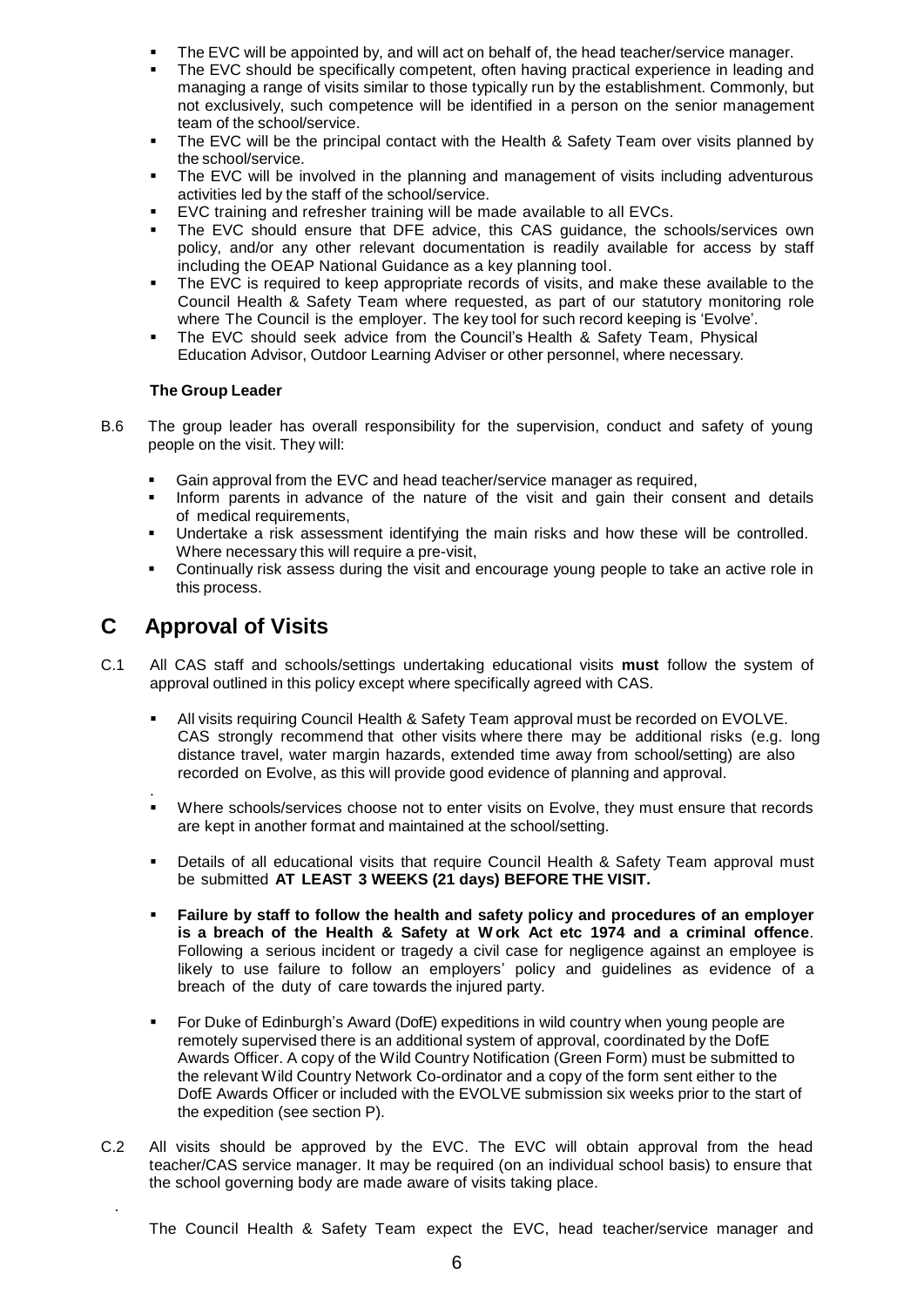governing body (where applicable) to exercise appropriate professional judgement when approving visits, and expect advice to be sought from ourselves where necessary.

#### C.3 **CAS delegates all aspects of the approval to the head teacher or service manager for all visits not listed in C6 as requiring Council Health & Safety Team approval.**

This delegation is conditional upon compliance with this policy.

- C.4 The EVC must keep a record of these visits, details of which may be requested by the Council Health & Safety Team as part of our statutory supporting and monitoring role.
- C.5 The process to be followed for all visits is detailed in the following diagram.

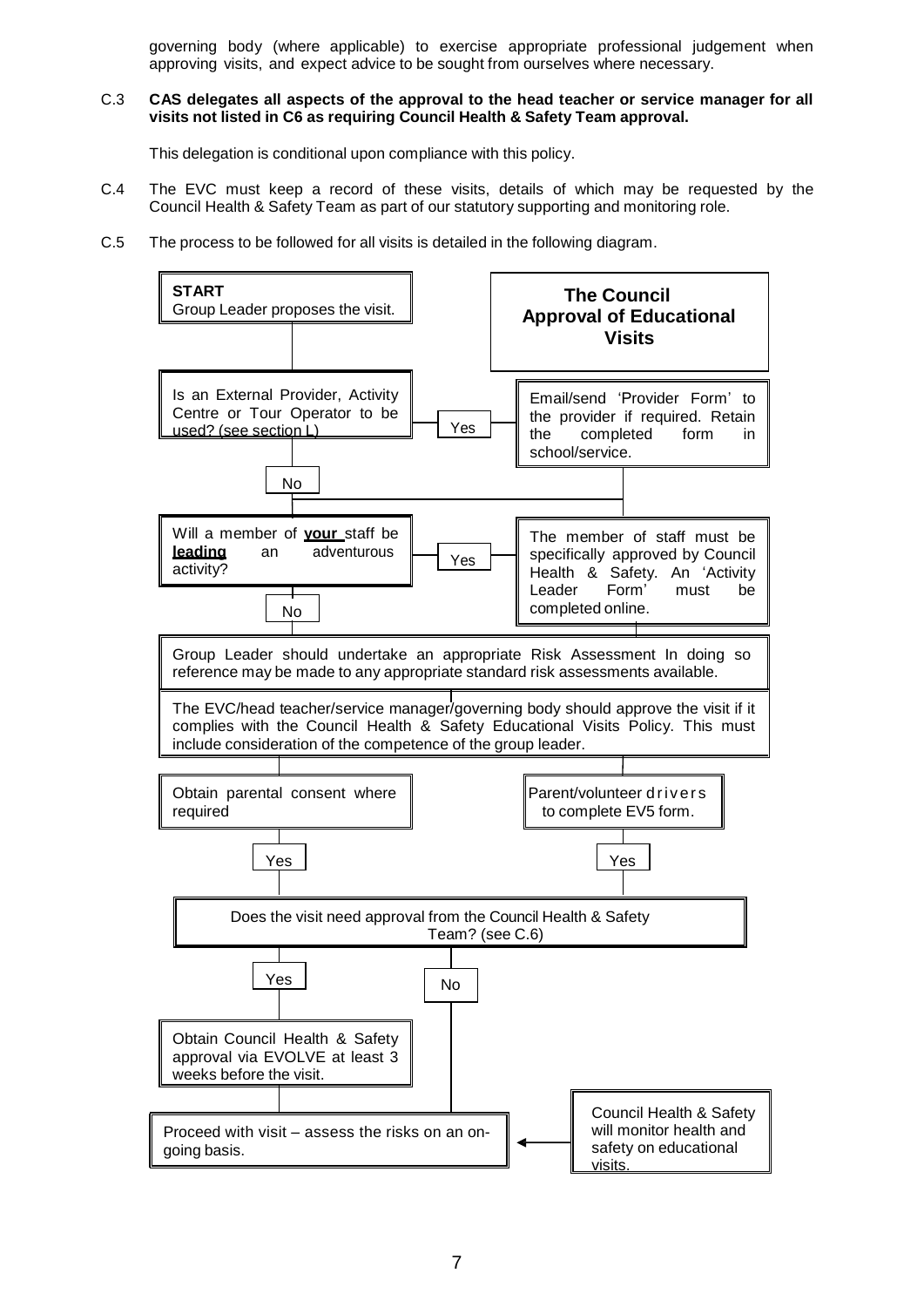**Schools/settings where the Council is not the employer, but who have been given access to Evolve may use the system to request approval for visits. The use of Evolve, and the value which the school/setting places on the approval by The Council (or otherwise) should be clearly included in the school/settings own health and safety policy.**

#### C.6 **Specific approval from the Council Health & Safety Team is required for the following activities:**

- Residential visits
- Overseas visits (including expeditions)
- Adventurous activities (see definition below)
- Duke of Edinburgh's Award expeditions
- World Challenge expeditions
- Ski trips
- Other visits where the level of risk is similar to the visits listed above.

There are a number of venues that have been assigned delegated approval to the head teacher/service manager by the Council. Please see the guidance notes on Evolve for a current list.

#### C.7 **Definition of Adventurous**

The following activities are regarded as 'adventurous' and require Council Health & Safety Team approval (please note that this list is not exhaustive):

 All activities in 'open country' – any activity (hill walking, mountaineering, fieldwork, biking etc.) on moorland (open uncultivated land) at any height or mountainous ground over 600 metres above sea level **or** at any height where it would take 30 minutes to reach an accessible road or refuge.

**Please contact the Council's H&S Team if you are unsure if this definition applies. This can often be an arbitrary boundary which can be difficult to define.**

- Swimming (all forms except publicly life guarded pools)
- Camping (including Duke of Edinburgh's Award Expeditions)
- Canoeing / kayaking / rafting / improvised rafting
- Sailing / windsurfing / kite surfing
- Use of powered safety / rescue craft
- All other forms of boating (except commercial transport)
- Water skiing
- Snorkel and aqualung activities
- Rock climbing(outdoor) and related mountaineering activities River/gorge walking or scrambling
- Coasteering/coastal scrambling/sea level traversing
- Underground exploration
- Off-site mountain biking and lowland trail riding
- Road cycling (except as part of a 'Bikeability', cycling proficiency or similar programme)
- Skiing, snowboarding, and related activities
- Air activities (excluding commercial flights)
- Horse riding
- Quad bikes, off-road buggies
- High level ropes courses
- 'Extreme' sports
- Water based activities
- Adventurous activities with the armed services
- Any other activities involving skills inherent in any of the above or that may contain a similar level of risk to participants or staff.

### **Approval for the above will only be given online via EVOLVE.**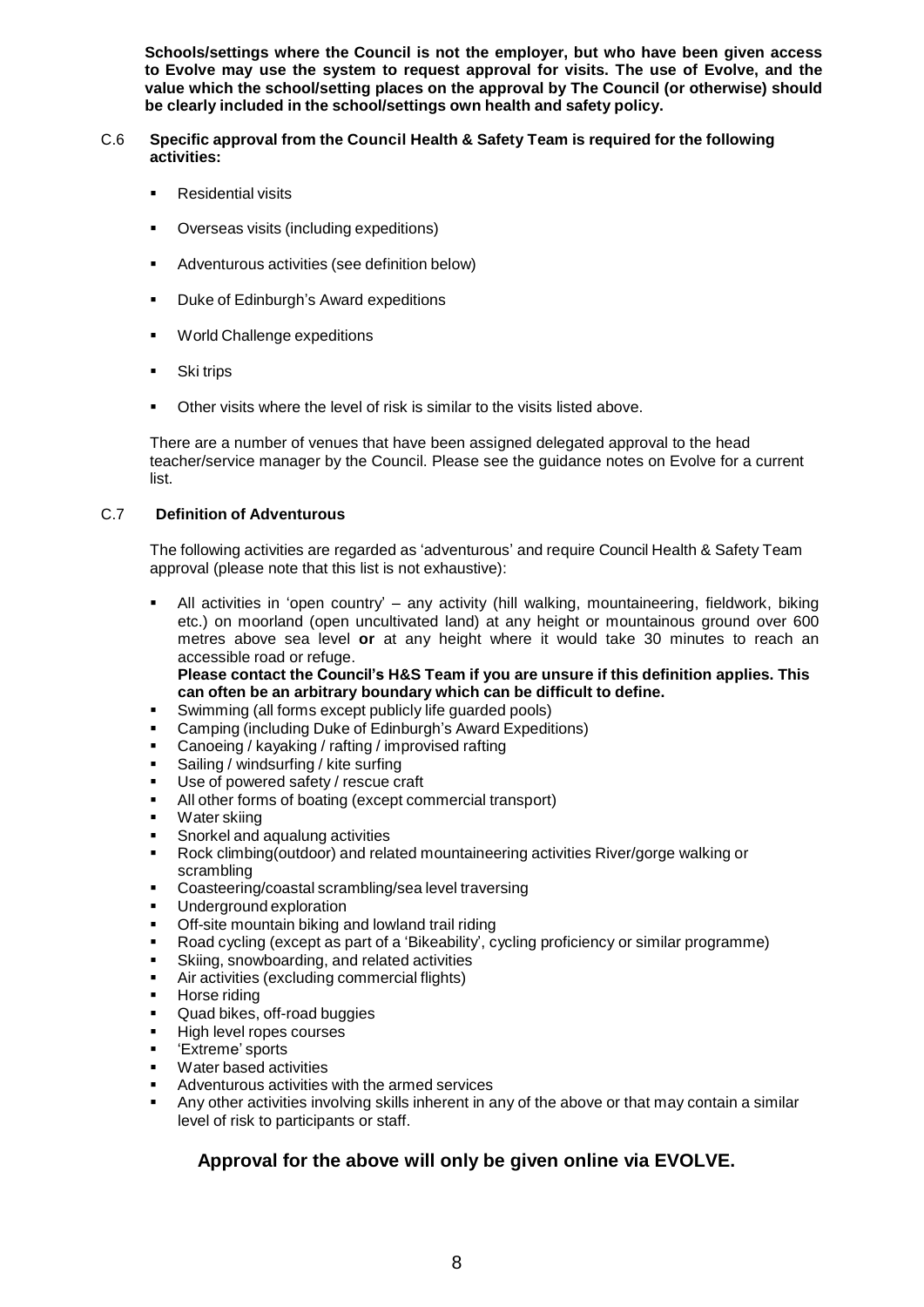- C.8 The following visits are not regarded as adventurous and therefore do not require Council Health & Safety Team approval. These activities must however be supervised by a member of staff who has previous relevant experience and/or who has been assessed by the EVC or head teacher/ service manager as competent to supervise the activity:
	- Walking in parks or non-remote country paths
	- Field studies (unless in the environments defined as adventurous)
	- Swimming in publicly life guarded pools
	- Theme parks (e.g. Alton Towers, Adventure Valley etc.)
	- Tourist attractions
	- Pedal go-carts
	- Motorised go-karts at commercial venues
	- Paint balling and 'Laser Quest' type activities
	- Archery clubs
	- Indoor rock climbing/bouldering provided by a leisure centre or similar commercial venue
	- Ice rink skating
	- Farm visits
	- Local traffic surveys
	- Museums, libraries etc.
	- Physical education and sports fixtures
	- Dry ski slope activities
	- Water margin activities such as walking along a riverbank or stream, collecting samples from streams & ponds, or paddling in gentle shallow (up to the knees) water. If the activity exceeds this definition the activity is water based and therefore adventurous.

Note staff involved in water margin activities should be conversant with the guidance contained in the DfES [publication](https://www.google.co.uk/search?hl=en-GB&source=hp&q=DfES+publication+%E2%80%98Group+Safety+at+the+Water+Margin%E2%80%99&gbv=2&oq=DfES+publication+%E2%80%98Group+Safety+at+the+Water+Margin%E2%80%99&gs_l=heirloom-hp.3...4040.4040.0.5023.1.1.0.0.0.0.63.63.1.1.0....0...1ac..34.heirloom-hp..1.0.0.N1u0w2DN04M) 'Group Safety at the Water Margin'. Though published in 2005, this still provides an excellent source of advice.

#### **CAS Service Areas**

- C.9 This policy applies to all non-school areas of CAS that undertake activities similar in nature to educational visits.
- C.10 Each service will be required to identify suitably competent and qualified staff to undertake the role of the EVC and identify the Service Manager that will approve educational visits on behalf of the service. This person will usually be a senior member of staff within the service.
- C.11 Where the policy requires the approval of the Council Health & Safety Team this will be achieved using the EVOLVE system. Where required, especially for adventurous activities, the Council Health & Safety Team will seek further advice from technical advisors or other experts.
- C.12 It is recognised that some parts of CAS have high levels of competence in leading visits and this will be reflected in each services approval system and in some cases the level of delegation to services will be increased (via the EVOLVE system) to reflect this additional competence.

# <span id="page-8-0"></span>**D Competence to lead**

- D.1 The single most important factor in ensuring the safety of participants involved in an educational visit or activity is the competence of the group leader.
- D.2 The EVC and head teacher/service manager should therefore consider the following when assessing the competence of a member of staff to lead a visit:
	- What is the leader's reason for undertaking the visit?
	- Is the leader an employee?
	- Has the leader a real sense of responsibility, extending beyond the teaching of the subject to concern for the participants well-being?
	- Does the leader possess the necessary organising ability?
	- Is the leader competent in risk assessment and risk management?
	- What experience has the leader of the participants he/she intends to lead?
	- What experience has the leader in leading, or assisting in the leading of similar visits or activities?
	- What experience has the leader of the environment and geographical area chosen?
	- Does the leader possess appropriate qualifications?
	- If appropriate, what is the leader's personal level of skill in the activity, and fitness level?
	- If leading adventurous activities has the leader been approved by the Council Health &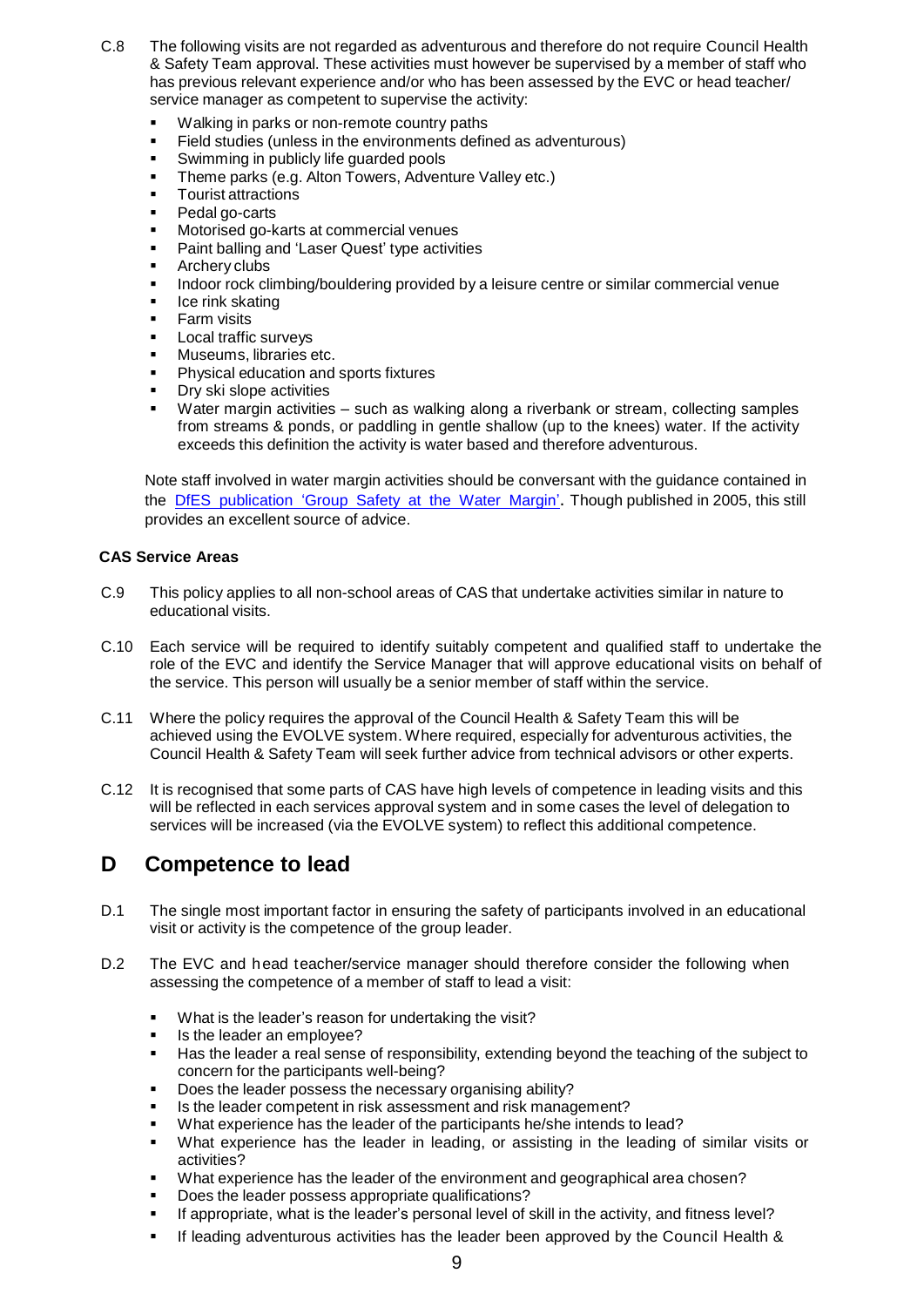Safety Team?

- Is the leader aware of, and able to comply with, all relevant guidelines?
- D.3 The establishment should contact the Council Health & Safety Team if there is doubt regarding the competence of a member of staff to lead an educational visit. CAS has access to independent technical experts to assist in making decisions on competence to lead, especially for adventurous activities.
- D.4 A Matrix of recommended staff competency/qualification is available on Evolve.

#### **Adventurous Activities for Which There Are No Specific National Qualifications.**

D.5 In the absence of formal, recognised qualifications for some adventurous activities, it is good practice for group leaders to hold qualifications in closely-related activities. The level of the qualification required needs to be matched to the levels of hazard and risk. Group leaders wishing to lead such activities must seek full approval from their EVC and head teacher/service manager, and the Council Health & Safety Team.

## <span id="page-9-0"></span>**E Supervision & Staffing Ratios**

- E.1 Young people on visits must be adequately supported and supervised at all times.
- E.2 The level of supervision should be based on **risk assessment** for the specific visits, and will be determined by such factors as:
	- The type, risk and duration of activity
	- The nature and requirements of individuals within the group, including consideration of special and additional needs
	- The experience and competence of staff and other adults
	- The venue, time of year and prevailing/predicted environmental conditions
	- The contingency or plan B options.
- E.3 We expect the group leader, EVC and head teacher/service manager to make a professional judgement regarding the appropriate level and suitability of staffing for every visit. A visit must not go ahead where any of the above persons are not satisfied that an appropriate level of supervision exists.
- E.4 The following ratios are therefore **only a guide** and do not overrule or replace the professional judgement of the group leader, EVC and head teacher/service manager.

**Lower Risk Activities** (where the risk is similar to everyday life)

| $\blacksquare$                                 | Nursery and Foundation Stage pupils | $\sim 100$ | 1 adult to every 4 - 6 pupils   |  |
|------------------------------------------------|-------------------------------------|------------|---------------------------------|--|
|                                                | Key Stage 1 pupils                  | ۰          | 1 adult to every 4 - 6 pupils   |  |
| $\blacksquare$                                 | Key Stage 2 pupils                  |            | 1 adult to every 10 - 15 pupils |  |
| $\blacksquare$                                 | Key Stage 3, 4 & 5 pupils           | ٠          | 1 adult to every 15 - 20 pupils |  |
| Higher risk / Adventurous / Residential Visits |                                     |            |                                 |  |
|                                                | Key Stage 1 pupils                  |            | 1 adult to every 2 pupils       |  |

- Key Stage 2 pupils **Accord 2 and 2 and 2 and 2 and 2 adult to every 6 10 pupils**
- Key Stage 3,4 & 5 pupils 1 adult to every 10 15 pupils

### **Remember - The group leader is responsible for the group at all times**.

- E.5 It is good practice for each supervisory adult to:
	- Have a clear plan of the activity to be undertaken and its educational objectives.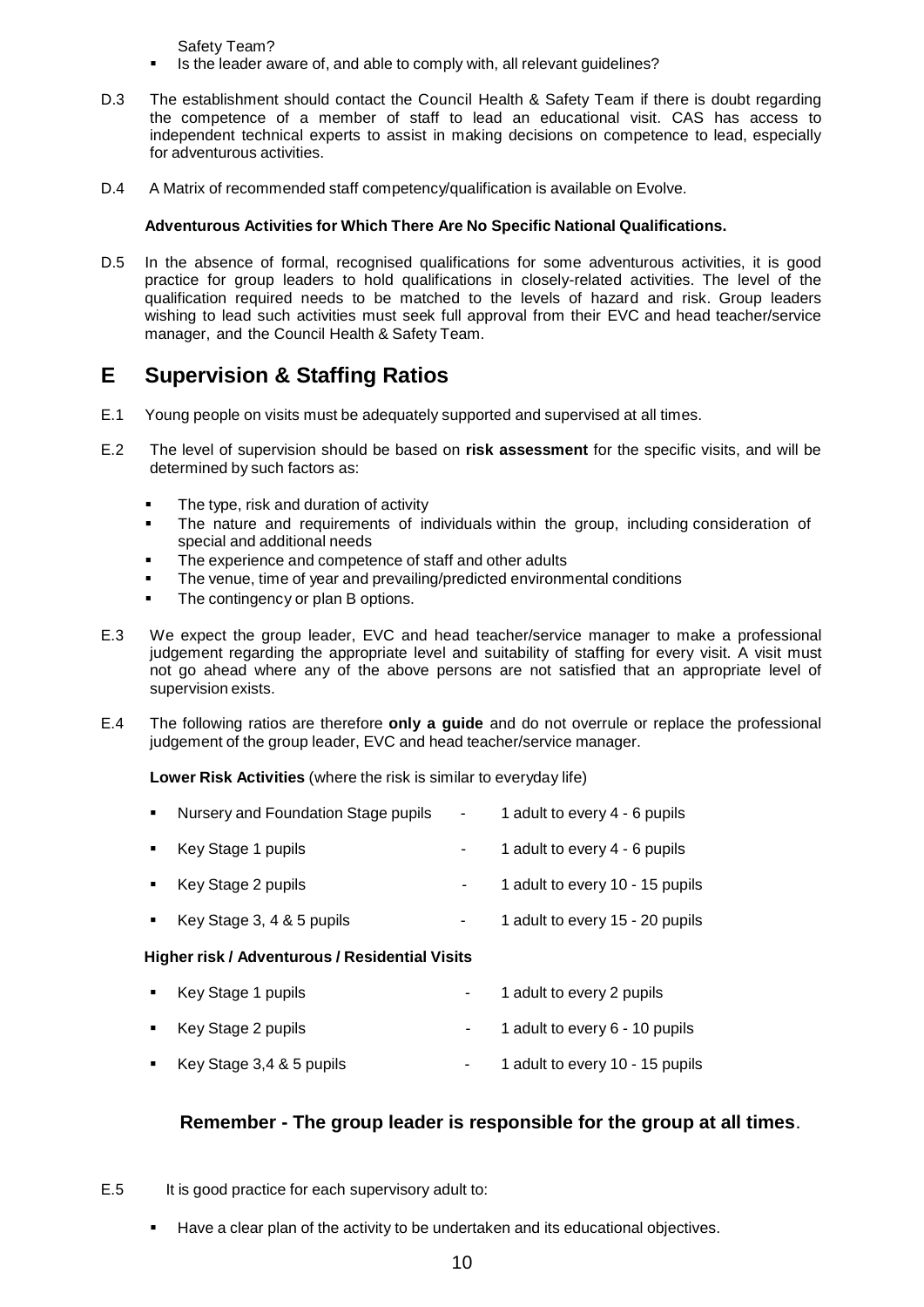- Have a reasonable knowledge of the young people involved, including any **special educational needs, medical needs or disabilities.**
- Possess prior knowledge of the venue.
- Carry a list/register of all group members (including emergency contact numbers) and know who they are responsible for.
- Regularly check the group (head count etc).
- Have the means to contact the group leader if help is required.
- Continually monitor the appropriateness of the activity, the physical and mental condition and abilities of the group and the suitability of the prevailing weather conditions etc.
- Clearly understand the emergency procedures and have access to a first aid kit.
- Group leaders should provide a full briefing to accompanying adults prior to the visit.

#### **Down Time**

E.6 Group leaders should ensure that children and young people continue to be properly supervised during "down time" – before, between and after activities, including lunch periods and the evenings on residential visits etc.

#### **Remote Supervision**

- E.7 If the aim of visits for young people is to encourage independence and investigative skills, some of the time on visits may be supervised from a distance. The group leader must establish during the planning stage whether young people are competent in remote supervision and must ensure parents have agreed to this part of the visit. The group leader must ensure:
	- Children and young people are made aware of ground rules and are adequately equipped to be on their own or in a small group.
	- Children and young people have telephone numbers or other suitable means of contacting the group leader if lost, either by mobile or identified local telephones.
	- They have maps, plans and other suitable information for them to act effectively and know how to summon help.
	- In enclosed areas, such as theme parks, children and young people know where and when to meet supervising adults, at key locations at set times.

#### **Remote Supervision during Adventurous Activities**

E.8 The training given to young people must be sound and thorough. The instructor should have appropriate qualifications and experience to provide clear guidance for each activity. The group leader should be satisfied that young people have acquired the necessary skills and have the necessary experience, confidence, physical ability and judgement to be left without direct supervision. Guidance in this document must be followed for all Duke of Edinburgh's Award Expeditions.

#### **NB For all educational visits and off-site activities the group leader remains fully responsible for all children and young people, even when not in direct contact with them.**

#### **Teachers and other employees' children accompanying visits**

E.9 It is acknowledged that some employees and volunteers could not help in educational visits unless their own children accompany them. However, group leaders and helpers who bring additional children will have potential conflicts of responsibility, which could have consequences for supervision levels and group safety. It is therefore essential that EVC's/head teachers/service managers consider the implications of such requests and those arrangements do not compromise the safety of other group members. Where agreements are made to allow staff to bring their own children on a visit, this arrangement should be communicated to the parents of the other young people and identified within the risk assessment.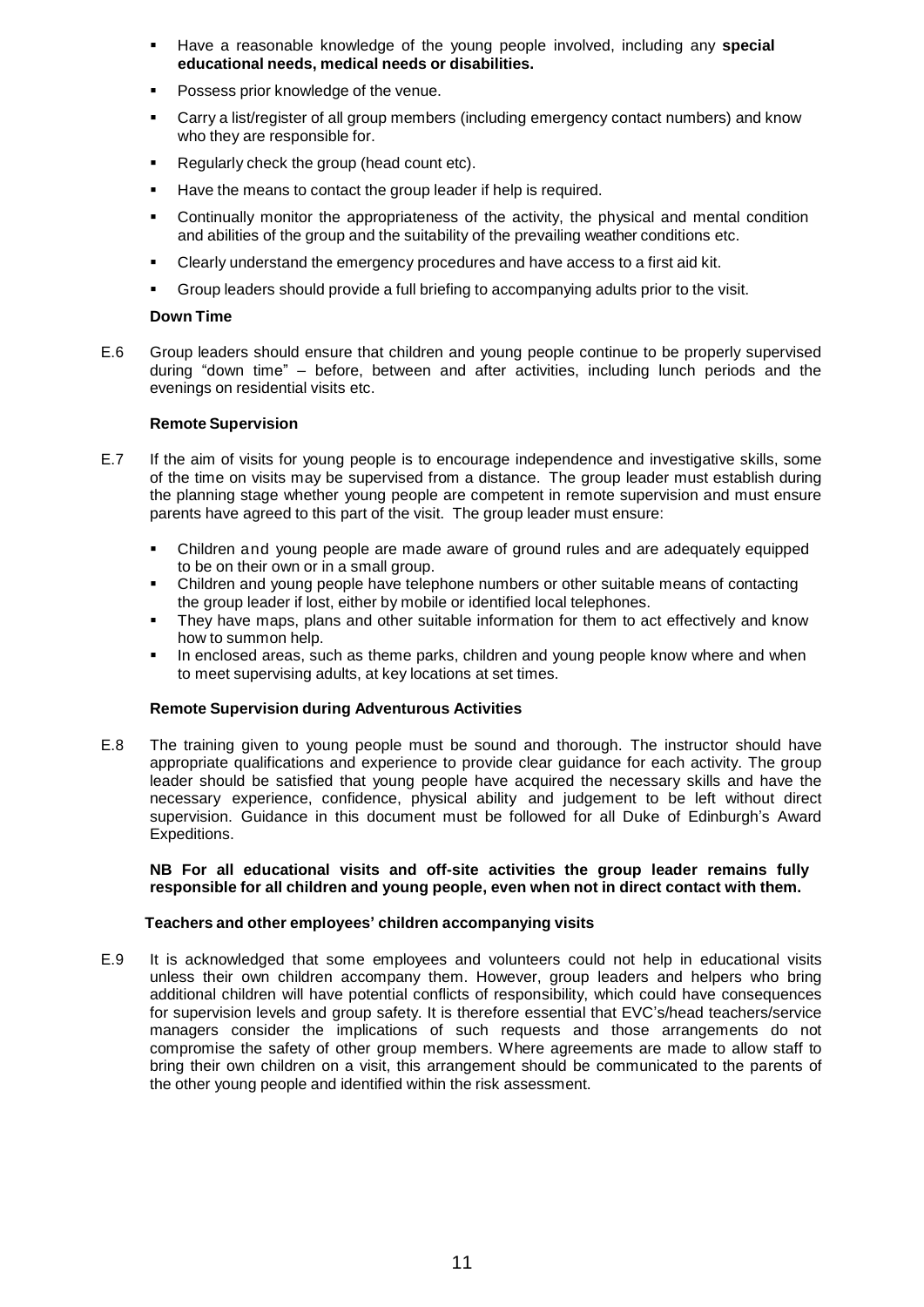# <span id="page-11-0"></span>**F Information for Parents, Guardians and Carers**

- F.1 Written consent from parents is not required for pupils to take part in the majority of off-site activities organised by a school (with the exception of nursery age children) as most of these activities take place during school hours and are a normal part of a child's education at school. However, parents should be told where their child will be at all times and of any extra safety measures required.
- F.2 Written consent is only requested for activities that need a higher level of risk management or those that take place outside school hours. A "one-off" consent form can be signed by parents when a child enrols at a school. This will cover a child's participation in any of these types of activities throughout their time at the school. This includes adventure activities, off-site sporting fixtures outside the school day, residential visits and all off-site activities for nursery schools which take place at any time (including during school holidays or at the weekend).

Again, parents should be told where their child will be at all times and of any extra safety measures required.

- F.3 We strongly recommend that schools/settings seek consent separately for a particular visit, especially for residential visits and adventurous activities. The original EV4 consent form for a specific visit is available on EVOLVE.
- F.4 Information to parents should include:
	- 1. Dates.
	- 2. Objectives of visit or activity.
	- 3. Times of departure and return, including location for meeting parents.
	- 4. Method of travel including name of any travel company.
	- 5. Accommodation with address and telephone number, including details of host families for exchange visits.
	- 6. Emergency contact arrangements at home and away, if all young people are not at one centre. Consider the value of a 'telephone tree' to make easy and rapid contact with a large group of parents, e.g. regarding changed transport arrangements.
	- 7. Names of group leader and accompanying staff.
	- 8. Names and status (e.g. parent) of other accompanying adults who will exercise some responsibility during the visit.
	- 9. Details of activities planned. Any activity involving special hazards must be clearly specified.
	- 10. Charges or voluntary contributions; what they cover and do not cover.
	- 11. Methods of payment and cancellation arrangements.
	- 12. Insurance effected for the group members in respect of baggage, personal accident, cancellation and medical cover. Send a photocopy of the insurance schedule to all parents or state that a copy of schedule may be obtained from the group leader.
	- 13. Clothing/footwear and other items to be taken. Prohibited items.
	- 14. Money to be taken.
	- 15. Code of conduct; details relating to the standard of behaviour expected from the group during the visit; including for example, rules on general group discipline, smoking, sexual behaviour, illegal substances and alcoholic drinks.
	- 16. Parents should have sufficient information to give informed consent and give written consent for emergency medical treatment.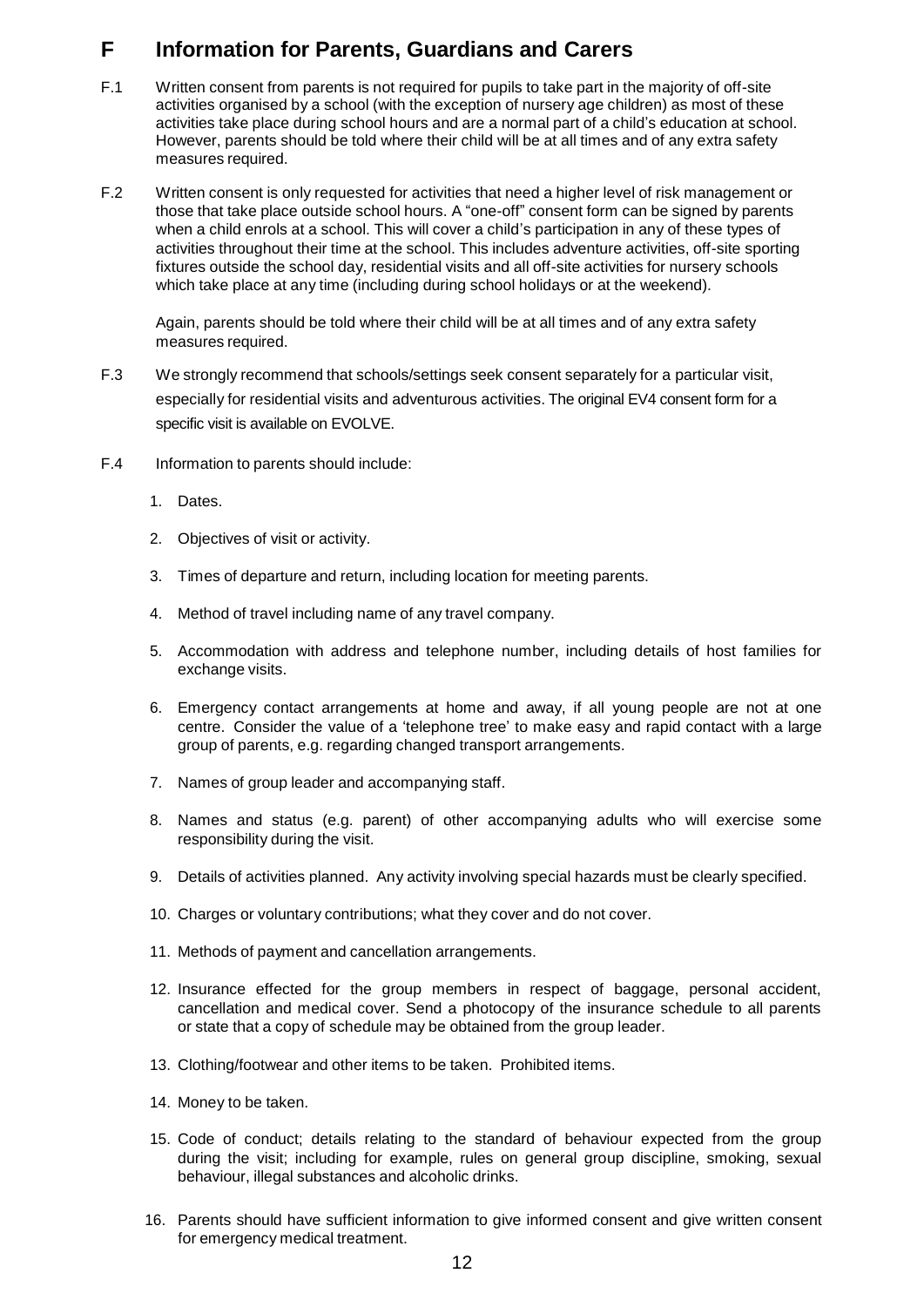F.5 Group leaders should appreciate the benefits of inviting parents to a planning meeting, particularly where a residential experience is involved, visits abroad or where the activity constitutes a 'new direction' for the group members or the establishment. There is then the opportunity for all involved to be fully informed and to raise issues which may be difficult to put down in writing.

# <span id="page-12-0"></span>**G Child Protection / DBS**

- G.1 All employees and volunteers over the age of 16 involved in educational visits with young people will require Disclosure Barring Service (DBS) clearance where:
	- **Planned contact with the pupils/students will take place once a week or more.**
	- Planned contact takes place on 4 or more occasions in a 30 day period.
	- Planned contact takes place overnight between 2.00am and 6.00am.
	- DBS checks must be renewed every 5 years.
- G.2 Occasional volunteers who are known to the school/setting, and who will not work with the pupils 'frequently, intensively or overnight' (as above) can accompany visits without DBS clearance. In this case those volunteers should not be allowed unsupervised contact with the children.

Copies of Disclosure Application Forms provided by the DBS and associated advice for applicants may be obtained from the Disclosure Barring Service, County Hall, Durham, DH1 5UL, Telephone 03000 268419.

## **H Equalities Act 2010 and Medical Needs**

- H.1 Following an amendment to the Equalities Act by the Special Educational Need Act 2001, it is unlawful for any establishment to discriminate against disabled participants (current and respective) because of their disability, without justification – which must be both material and substantial to the particular case. You are required to make reasonable adjustments to avoid disabled participants being placed at a substantial disadvantage. However, the Equalities Act does not require responsible bodies to place employees or participants at risk in order to make reasonable adjustments. In all cases compliance with the Equalities Act must not be achieved by breaching the Health & Safety at Work Act etc 1974 i.e. reasonable adjustments must not place employees or others at unacceptable risk of injury or ill-health.
- H.2 Group leaders and other adults should be aware of all the children and young people's medical needs and any medical emergency procedures. If required, a member of staff should be trained in administering medication and to take responsibility in a medical emergency. If the young person's safety cannot be guaranteed, it may be appropriate to ask the parent or carer to accompany a particular young person.
- H.3 Enquiries should be made at an early stage about access and facilities for securing wheelchairs on transport and at residential centres. We have an all-terrain wheelchair for use on educational visits in open countryside and similar environments. Please contact the Outdoor Education & Environment Team on 03000 260535 for more information.
- H.4 The group leader should also assess whether client manual handling skills will be needed, and if so, whether training should be sought. Group leaders concerned about whether they can provide for a pupil's safety or the safety of others on a visit because of a medical condition of a pupil can seek further advice from the Council Health and Safety Team.
- H.5 The group leader should check that any additional insurance policy taken out covers staff and pupils with pre-existing medical needs. All medical conditions should be declared to the insurance company regardless of whether they have been specifically requested. Failure to declare a medical condition will often invalidate medical/travel insurance. If you need advice/guidance covering the medical needs of participants please contact Helen Perfect (Equalities & Intervention Manager) on 03000 267754 or email [helen.perfect@durham.gov.uk.](mailto:helen.perfect@durham.gov.uk)

# <span id="page-12-1"></span>**I First Aid**

I.1 The group leader should make a professional judgement as to the level of first aid required for a particular visit. This decision could be influenced by factors such as the environment and proximity to emergency services or professional care. However, as a minimum, we recommend that *for all visits there should be a responsible adult with a good working knowledge of first aid*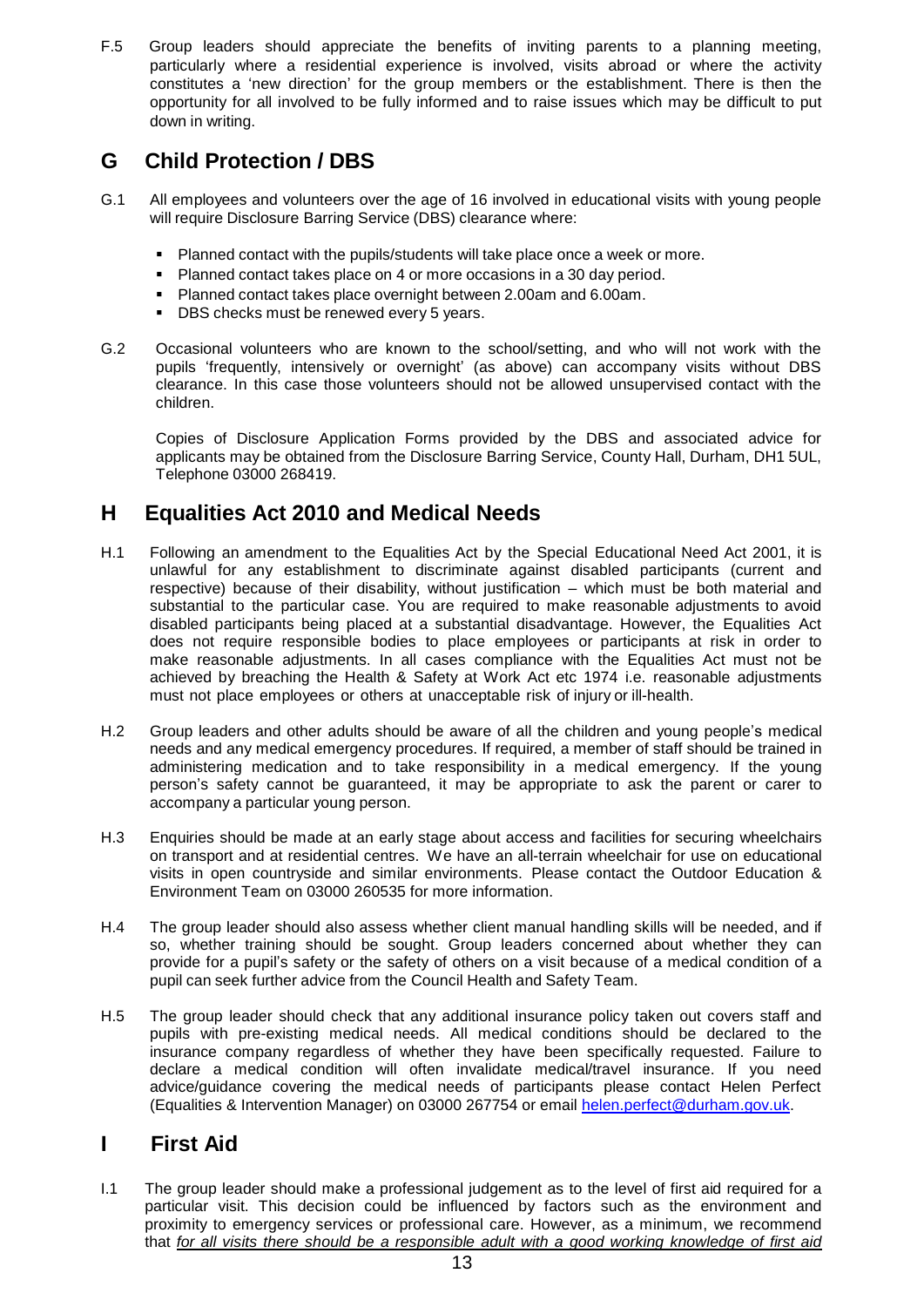*appropriate to the environment.* In the case of Nursery and Foundation Stage pupils it is mandatory that at least one person in attendance on the visit has a current paediatric first aid certificate.

- I.2 The Emergency First Aid certificate is a basic qualification which may be suitable for routine urban visits; however risk assessment may indicate that a higher level qualification is appropriate in circumstances where it is likely that access by emergency services may be delayed.
- I.3 A First Aid Kit appropriate to the visit should be carried.

#### **Accidents on educational visits**

| Accidents to be reported without delay to the Council Health & Safety Team                                                                                                                                                                                                                                                                                                                                                                                                                  |                                                                                                                                                                                                                                                                                            |  |  |
|---------------------------------------------------------------------------------------------------------------------------------------------------------------------------------------------------------------------------------------------------------------------------------------------------------------------------------------------------------------------------------------------------------------------------------------------------------------------------------------------|--------------------------------------------------------------------------------------------------------------------------------------------------------------------------------------------------------------------------------------------------------------------------------------------|--|--|
| <b>Employees</b><br>Type of accident $-$<br>Death or specified injuries including:<br>• Fractures, other than to fingers, thumbs and<br>toes<br>• Amputations<br>• Permanent sight loss or reduction in sight<br>• Crush injury causing damage to the brain or<br>internal organs<br>• Serious burns (including scalding)<br>• Scalping which requires medical treatment<br>• Loss of consciousness caused by head injury<br>or asphyxia<br>• Resuscitation or admittance to hospital 24hrs | Non-employees including -<br>Children and young people<br><b>Clients</b><br>п<br>Volunteers<br>٠<br>Type of accident $-$<br>If the person in our care is killed or taken directly<br>to hospital for treatment during the visit<br>regardless of how they were transported to<br>hospital. |  |  |
| Report without delay to the Council Health & Safety Team. Tel: 03000 265781                                                                                                                                                                                                                                                                                                                                                                                                                 |                                                                                                                                                                                                                                                                                            |  |  |

- I.4 Accidents on educational visits are less common than most people think and there has been no evidence that accidents are more common on visits than they are in everyday school life or elsewhere in CAS activities.
- I.5 Both the s chool and Council Health & Safety Policy and Procedures Manuals already contain procedures regarding the reporting of accidents. These policies continue to apply when the school or CAS group undertakes off-site activities.
- I.6 All accidents should be recorded on a Council Accident/Incident Ill Health Reporting Form (or via the online system upon return to school/office) and a copy forwarded to the Council Health & Safety Team.
- I.7 Should an accident occur that would be reportable to the Health & Safety Executive (see table above), the Council Health & Safety Team should be notified without delay i.e. by telephone (03000 265781), fax (0191 3898160) or email [\(hsteam@durham.gov.uk\)](mailto:hsteam@durham.gov.uk).

### <span id="page-13-0"></span>**J Insurance**

J.1 The group leader in conjunction with the EVC/head teacher/service manager must be fully satisfied that adequate insurance cover has been obtained before approving any visit.

#### **Employers' Liability & Public Liability insurance**

J.2 The Council's Employers' Liability and Public Liability insurance applies to the activities when away from the school site, home base or when employees are working in the community. Academy schools will need to check with their insurance provider regarding cover while on school visits.

#### **Personal Accident / Travel Insurance**

- J.3 Young people and staff **are not** insured for personal accident benefits while on education premises or during educational visits. Similarly there is no automatic insurance cover for the loss of personal property or belongings.
- J.4 Group leaders may feel it appropriate to arrange this type of insurance cover for young people as well as accompanying staff and adult volunteers.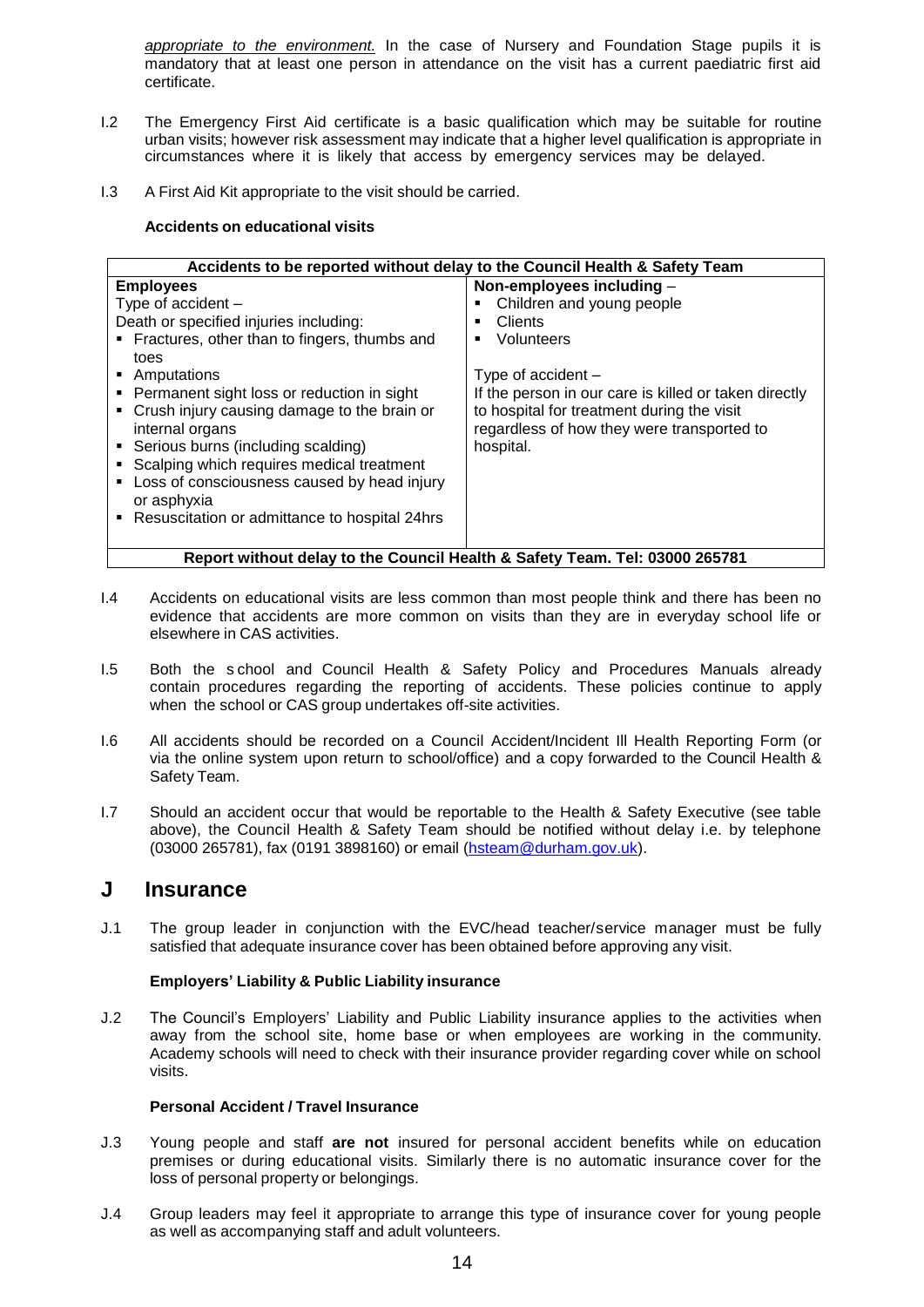- J.5 Group leaders and individuals who feel that the cover from Council insurers may be inadequate to meet their needs are advised to obtain, at their own expense, a Personal Accident/ Travel Insurance Policy.
- J.6 Some national governing bodies of sport offer personal accident insurance for groups participating in certain sports.
- J.7 If the educational visit has been arranged via a travel company this cover can often be negotiated at reasonable additional cost as part of the travel package. If so, care should be taken to check the terms and conditions of the insurance and the activities that are covered or excluded.
- J.8 For overseas visits the Council's International Office can arrange Travel Insurance at a reasonable cost. This insurance has 3 levels as detailed below. The group leader should check that all activities are covered.

| International office overseas insurance categories (June 2014)                                                 |                                                                                                                                                                                                                                                                                                         |                                                                                                                                             |  |  |
|----------------------------------------------------------------------------------------------------------------|---------------------------------------------------------------------------------------------------------------------------------------------------------------------------------------------------------------------------------------------------------------------------------------------------------|---------------------------------------------------------------------------------------------------------------------------------------------|--|--|
| Non-hazardous                                                                                                  | Hazardous                                                                                                                                                                                                                                                                                               | Winter sports                                                                                                                               |  |  |
| Athletics, football,<br>orienteering, paint ball,<br>rowing, rugby, sailing,<br>swimming, tennis,<br>sledging. | Abseiling, American football,<br>caving, go carting, horse<br>riding, ice skating, martial<br>arts, mountaineering,<br>potholing, quad biking, rock<br>climbing, sub aqua activities<br>requiring the use of artificial<br>breathing apparatus, trekking<br>in the Himalayas, white water<br>activities | Means any sport on snow<br>or ice (other than skating)<br>Excludes ski jumping,<br>heli-skiing, bobsleigh,<br>ice hockey, off-piste skiing. |  |  |

- J.9 Further details on the International Office overseas insurance can be obtained from the International Office Tel: 03000 268502.
- J.10 Further details on general Council insurance policies can be obtained by contacting the Insurance Team on 03000 269666.

### <span id="page-14-0"></span>**K Transport and Travel Arrangements**

K.1 Parents and carers must be aware of the intended form of transport in order to give fully informed consent.

#### **Guidance for Hiring Coaches and Minibuses**

#### **Local Journeys**

- K.2 The following are a number of simple checks that can be carried out which will assist in deciding whether an operator is suitable to carry out your trip.
	- 1. Ask the transport operator if they currently work for Council on home to school transport. All operators engaged in this work have to regularly provide details of operator's licence and current insurance documentation to the Transport Monitoring Officer. If not ask for copies of both. This will ensure that the operator is licensed and falls within the checks provided by Vehicle and Service Operators Agency, who regulate standards of maintenance and drivers hours compliance.
	- 2. Ask the operator if the driver of your trip has been checked by our Disclosure Barring Service. All drivers engaged on home to school transport for the Council should have been checked through the Council in house system. An operator engaged on home to school transport will have suitably checked drivers working for them, although this does not mean that you will get one for your trip. If in doubt ask!
	- 3. Does the operator check the driving licence of their drivers at least annually?
	- 4. Does the operator have a procedure that will provide a contingency plan should the coach break down during the trip? Ask for details if in doubt.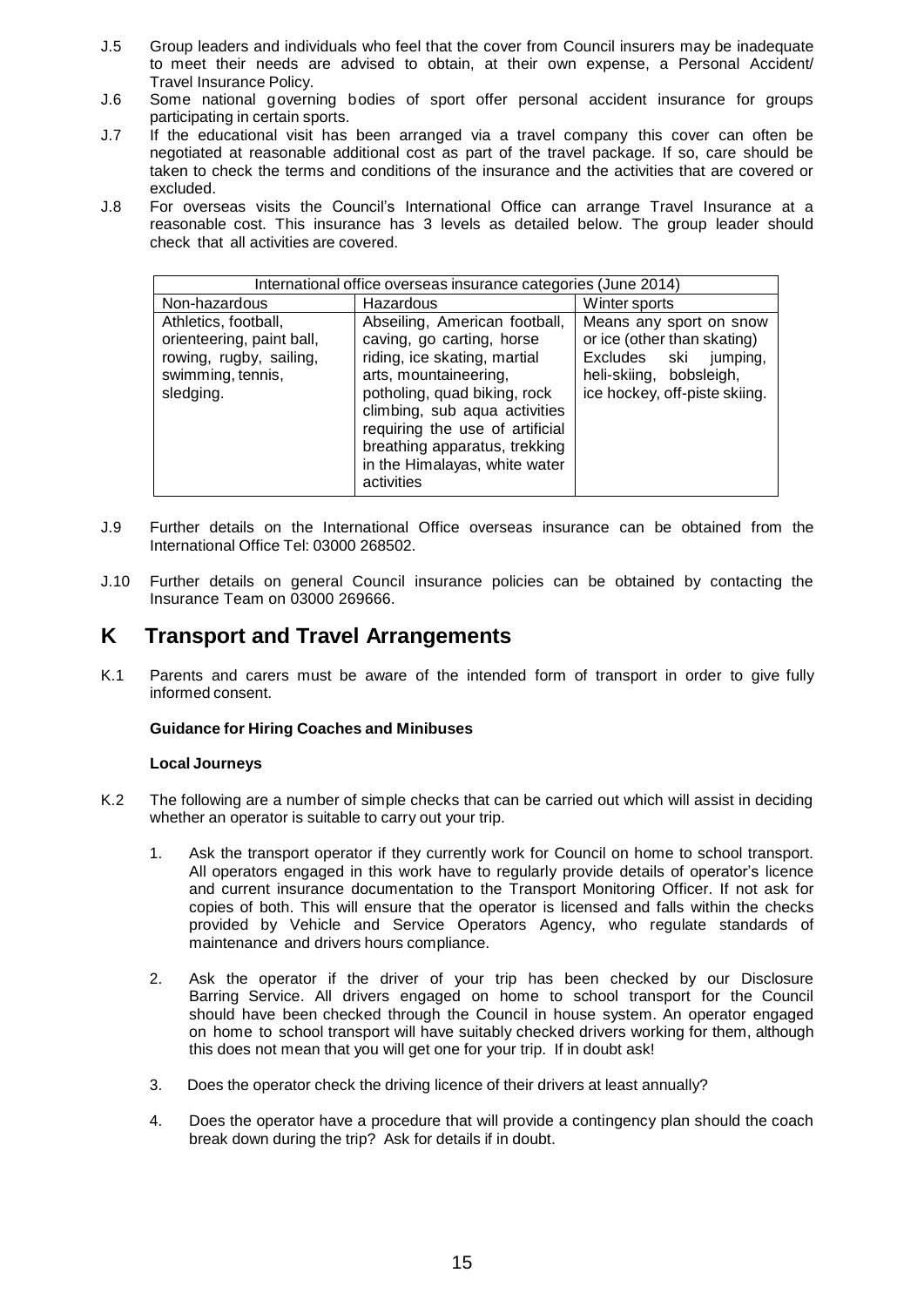#### **Long Distance and Continental Journeys by Coach**

- K.3 The following are a number of simple checks that can be carried out on long distance and continental journeys.
	- 1. If booking through a tour company, ask who the coach operator will be. Tour companies do not operate their own coaches but use sub- contracted coach operators.
	- 2. Does the tour company carry out 'Quality Audits' on the coach operator they have booked for your trip? Ask for a copy. If not, then ask a few simple questions.
	- 3. Obtain a copy of the operator's licence and insurance details. For continental trips, operators must have an international operators' licence – Do they have one?
	- 4. Does the operator check drivers' licence at least annually?
	- 5. Will the driver(s) of your tour be Disclosure Barring Service checked?
	- 6. Does the operator have a procedure that will provide a contingency plan should the coach break down during the trip, particularly on the continent? Ask for details if in doubt.
	- 7. On a long distance journey, will the driver comply within EEC drivers' hours regulations? For long journeys, operators may use a feeder driver for the first part of the journey. Will the main driver(s) have had the statutory hours of rest before driving the main section of your trip?
	- 8. On continental journeys, if you are unsure of the capability of the operator ask for some examples of previous trips operated.
- K.4 These simple checks will give you an indication of the standard of the company which you are going to use for your trip. They will also enable you to satisfy yourself as to whether your driver is qualified, insured and will be sufficiently rested before carrying out your journey. Further information on reputable companies can be obtained from the Transport & Contract Services Team on 03000 268530.

#### **School/Centre Mini Buses**

- K.5 Council Mini buses can be used by staff if the following conditions are met:
	- Mini buses are fully insured under the Council insurance policy or have similar independent insurance cover (fully comprehensive, to include passenger liability with unlimited liability cover in relation to property or death and bodily injury)
	- Mini buses are serviced in accordance with the manufacturer's recommendations or at least every 6000 miles or 6 months whichever is the sooner, and regular safety inspections are carried out.
	- **Drivers possess a clean, full driving licence appropriate for the vehicle (category B + D1** mini buses over 8 passenger seats)
	- Drivers are trained under the Council Minibus Driver's Awareness Scheme (MIDAS) and possess a certificate of competence issued by the MIDAS assessor. This should be renewed

every 4 years

- The vehicle is checked prior to all journeys and details logged in a book carried on the vehicle
- Schools have a named driver training assessor to provide driver training (including an internal driving test) to new teachers wanting to drive (the driver training assessor should attend a refresher course every 2 years)
- Drivers are over 21 years of age and have been driving for longer than 2 years
- Drivers are volunteers and no profit is made
- Seat belts are fitted to all forward facing seats
- A first aid box and fire extinguisher are carried on the vehicle
- A risk assessment is carried out prior to all journeys.
- K.6 Further advice regarding use of mini buses is available from: Chris Prince, Fleet Office, Service Direct, St Johns Road, Meadowfield, Co Durham. Tel 03000 269349.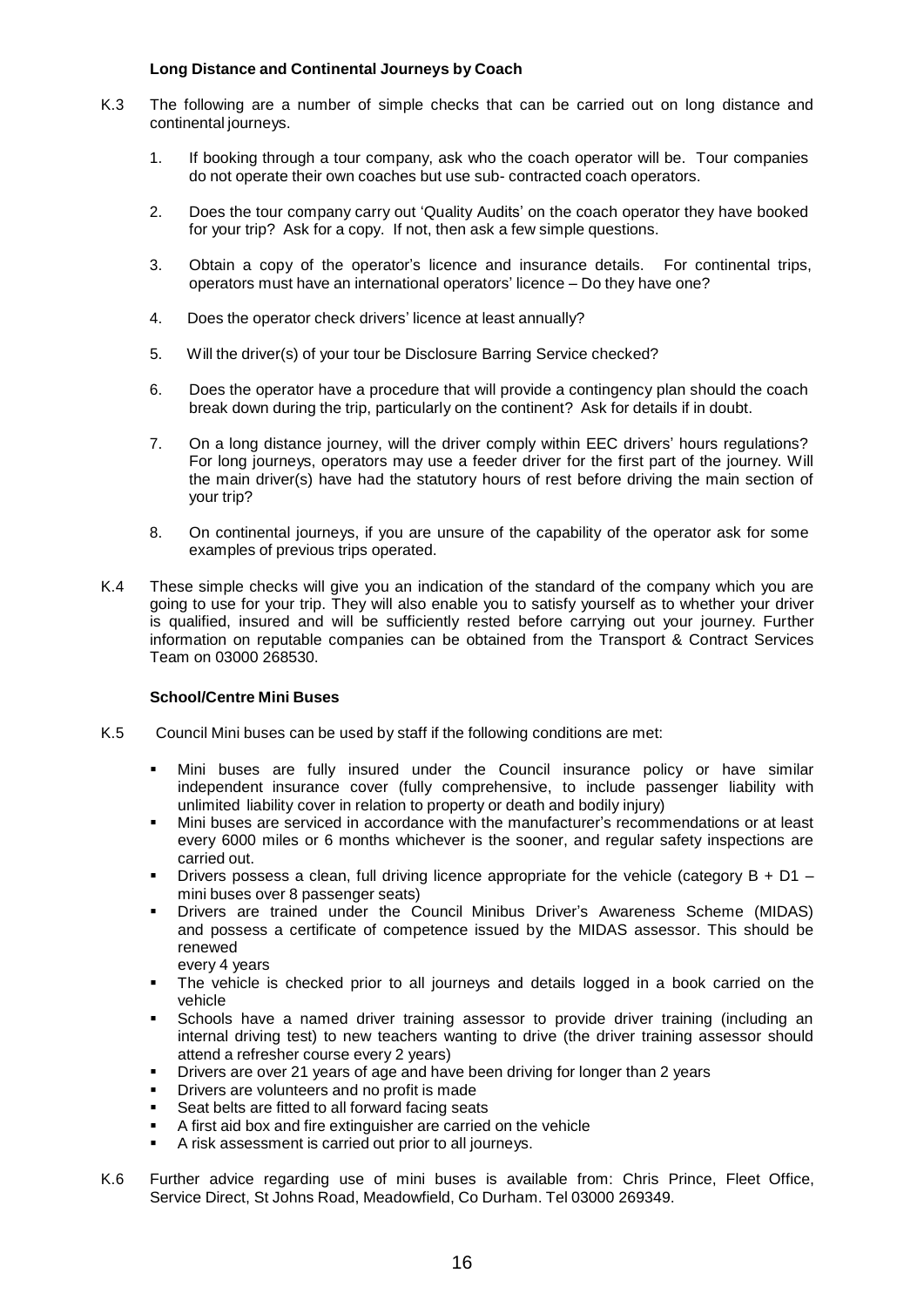#### **Parents' and Volunteers' Cars**

- K.7 Where parents and/or volunteers cars are to be used to transport children and young people on a visit, form EV5 should be completed and retained by the school/service. This could be done on an annual basis.
- K.8 The risk assessment for the visit should consider the suitability of the supervision arrangements in private vehicles and the need for DBS clearances. The Council Health & Safety Team would also recommend the completion of the Driving at Work risk assessment.

#### **Car seats**

K.9 When using staff or parents' cars, the law regarding car seats will apply:

|                                          | <b>Front seat</b>                      | Rear seat                              | Who is responsible |
|------------------------------------------|----------------------------------------|----------------------------------------|--------------------|
| Child up to 3 years*                     | Correct child restraint                | Correct child<br>restraint             | Driver             |
|                                          | must be used                           | must be used                           |                    |
| Child from $3rd$ birthday                | Correct child restraint                | Where seat belts are                   | <b>Driver</b>      |
| up to 135cms in height                   | must be used                           | fitted,<br>child<br>correct            |                    |
| (approx. 4'5")<br>(or $12^{th}$ birthday |                                        | restraint must be used.                |                    |
| whichever they reach                     |                                        | An adult belt must be                  |                    |
| first)                                   |                                        | used if the correct child              |                    |
|                                          |                                        | restraint is not available             |                    |
|                                          |                                        | for a short distance for               |                    |
|                                          |                                        | reasons of unexpected                  |                    |
|                                          |                                        | necessity or two<br>occupied child     |                    |
|                                          |                                        | restraints prevent the                 |                    |
|                                          |                                        | fitment of a third.                    |                    |
| Child over 135cms in                     | Seat belt must be worn                 | Seat belt must be worn                 | <b>Driver</b>      |
| height (approx. 4'5" in                  | if available                           | if available                           |                    |
| height) or 12 or 13                      |                                        |                                        |                    |
| years                                    |                                        |                                        |                    |
| Adult passengers - 14<br>years and older | Seat belt must be worn<br>if available | Seat belt must be worn<br>if available | Passenger          |

\* children under 3 years must use the child restraint appropriate for their weight in all cars, vans and other goods vehicles. They cannot travel if a vehicle does not have seat belts installed.

- If no seat belts are fitted in the front, then children under 135cms in height (who are also under 12 years of age) cannot travel in the front.
- "Child restraints" is a collective term in the seat belt wearing legislation for baby seats, child seats, booster seats and booster cushions.

The type of child restraint to be used is determined by the weight of the child.

- Group 0 and Group 0+. These are baby seats rear facing for child up to 10kg and up to 13kg respectively. (approx. age birth to 9 – 12 months
- Group I. Child seats forward facing for children 9kg to 18kg (approx. 9 months to 4 years)
- Group II. Booster seats for children from 15kg to 25kg (approx. 4 to 6 years), or 15kg to 36kg
- Group III. Booster cushions for children from 22kg and up to 36kg (from approx. 6 years)

### <span id="page-16-0"></span>**L Use of External Providers**

- L.1 Schools and CAS Services will regularly employ other organisations to provide an element of instruction, staffing and guiding on educational visits. In such cases an External Provider Form (EV6) must be completed unless they hold a LOtC Quality [Badge.](http://www.lotcqualitybadge.org.uk/) This will include -
	- Activity centres
	- Ski companies
	- Educational tour operators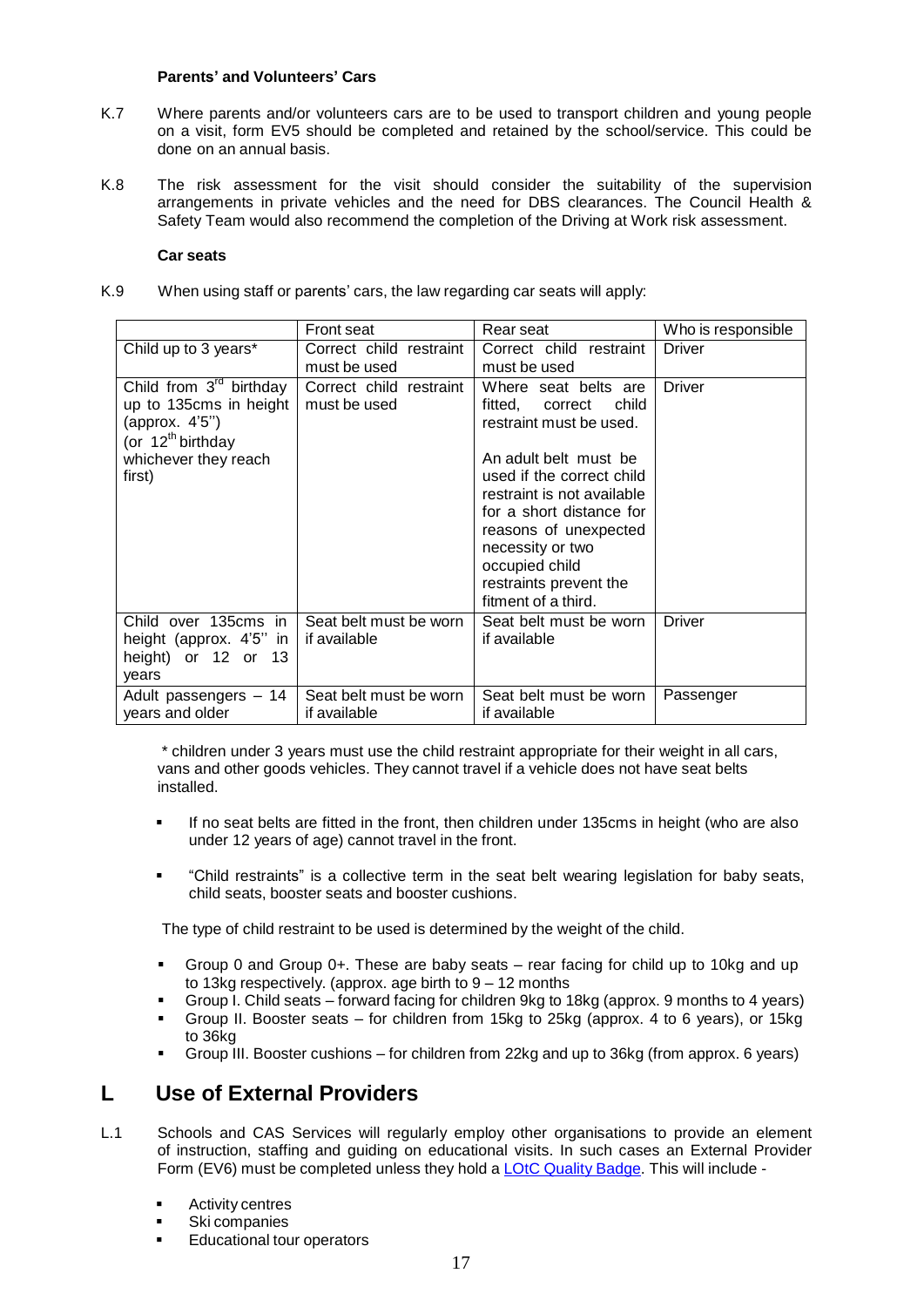- Overseas expedition providers
- Climbing walls where instruction is provided by climbing wall staff
- Freelance instructors of adventurous activities
- Youth hostels where instruction is provided
- Voluntary organisations e.g. scouts where instruction is provided.
- L.2 An External Provider Form (EV6) is **not** required for
	- Establishments/venues which hold a Learning Outside the Classroom (LOtC) Quality Badge
	- Youth hostels where accommodation only is used
	- Hotel, B&B accommodation etc.
	- Camp sites
	- Museums, galleries etc.
	- Tourist attractions
	- Theme parks e.g. Adventure Valley, Alton Towers and similar
	- Farms
	- Coach train or airplane companies
	- Swimming pools
	- Climbing walls where instruction is provided by a member of your own staff
	- Volunteer instructors of adventurous activities.
- L.3 Where an EV6 is required this should be sent to the external provider well in advance of the proposed visit and before any contractual agreement is signed or financial commitment is made.
- L.4 The decision to select an external provider is the responsibility of the EVC and head teacher/service manager. Completion of the EV6 does not necessarily signify that the venue meets the needs of your group. A pre-visit and further information, such as references, should also be used to judge a providers suitability. Reference to the LOtC quality badge scheme can be found on the Intranet and Extranet, as well as from [www.lotcqualitybadge.org.uk](http://lotcqualitybadge.org.uk/)
- L.5 If the external provider makes any alterations to the wording of the form or is unwilling to comply, then you must discuss this with the provider and if necessary the Council Health & Safety Team. The form does not need to be forwarded to the Council Health & Safety Team but upload a copy to your Evolve form.

### <span id="page-17-0"></span>**M Risk Assessment**

- M.1 Risk assessment is nothing more than a careful examination of what could cause real harm and suffering to people, together with an identification of the control measures necessary in order to reduce the risks to a level which, in the professional judgement of the person carrying out the risk assessment, is deemed to be acceptable. The process is applicable to all visits. As with all areas of health and safety you need to adopt a sensible and proportionate approach to the management of risk while planning and undertaking educational visits. For further advice please see the [Health & Safety Executive](http://www.hse.gov.uk/services/education/school-trips.htm) website.
- M.2 There are three 'levels' of risk assessment. These are summarised below, and further guidance on risk assessment is detailed in the HSE publication ' 5 Steps to Risk Assessment'

#### **a) Generic and Venue – (normally already in place)**

- M.3 These will apply to all visits of a particular type as the nature of the visit remains constant and the same general controls will apply each time. Typically schools/services and venues will have generic risk assessments for routine visits to avoid unnecessary repetition when organising visits and to ensure that there is a consistent approach to managing risk.
- M.4 The Council Health & Safety Team have produced a series of generic risk assessments. These are available in the Resources section of Evolve.
- M.5 When using generic risk assessments the group leader must ensure that the risk assessment is relevant to the proposed visit. The group leader should ensure that the controls in the generic risk assessment are in place and evaluate if this is suitable and sufficient, or if further action is necessary. This should then be signed and dated by the group leader.

#### **b) Event Specific Risk Assessment – (carried out before the visit takes place)**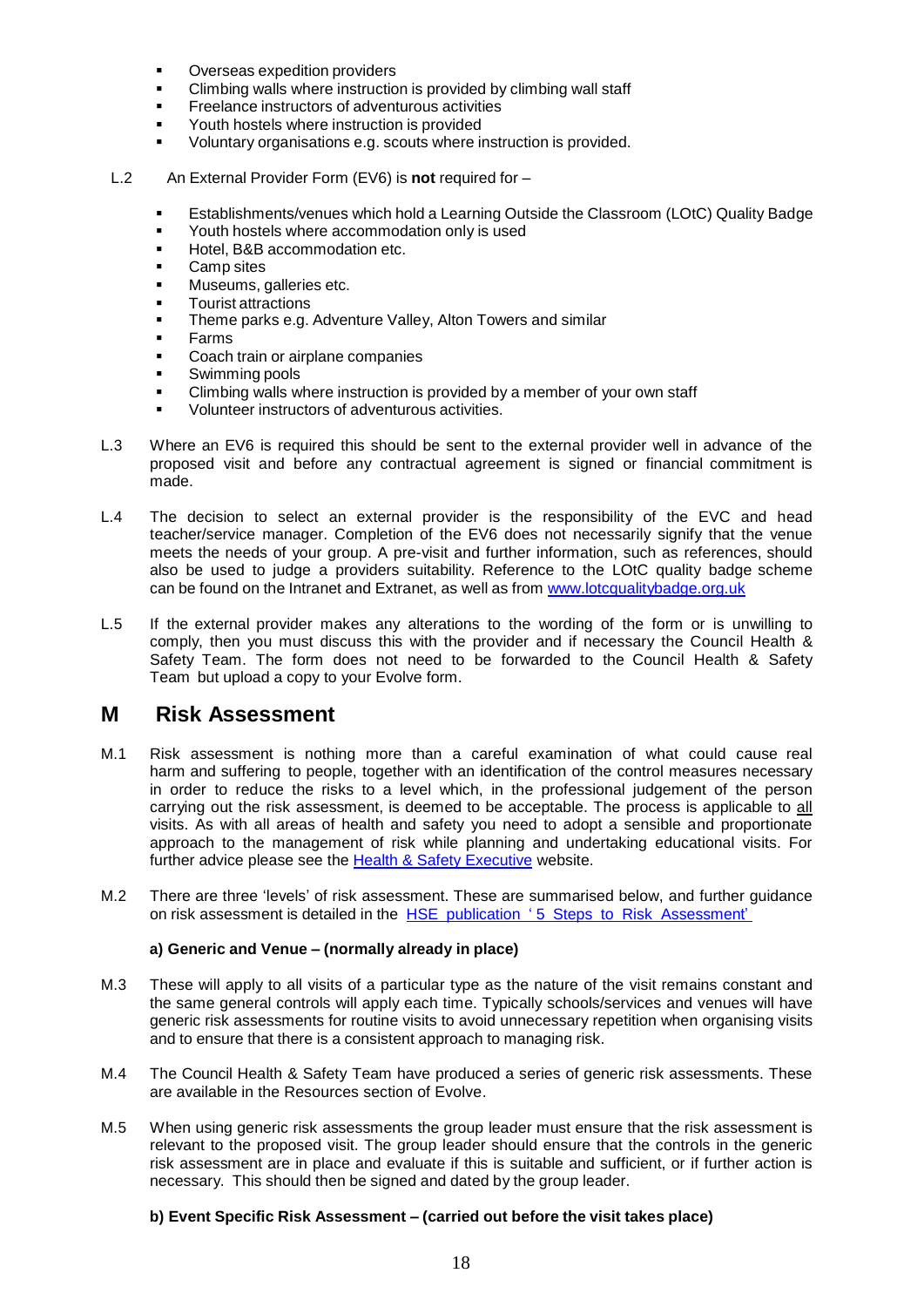- M.6 This considers any **significant hazards** or risks relating to a visit that are not covered within the Generic Risk Assessment, and should take into account the venue, activities, group, transport, plan B, etc. 'Significant' implies those hazards that could result in serious harm or affect several people. The process should identify the hazards, who might be affected by them, and the measures in place to control the risks.
- M.7 The risk assessment must be recorded (normally by the Group Leader), using the risk assessment form EV2 (or alternative) and approved by the EVC before the visit takes place.

#### **c) On-going – (carried out continuously throughout the visit)**

- M.8 The on-going monitoring of all aspects of the visit by the Group Leader and other staff is the single most important aspect of risk management of visits, and hence safety. Risks should be monitored throughout the visit, and where appropriate activities must be modified or curtailed (e.g. Plan B) to suit changed or changing circumstances. **This is the responsibility of all involved in the visit, not just the Visit Leader**.
- M.9 It is not necessary to record on-going risk assessments during the visit, although notes of significant events or decisions can assist the post-visit review following an incident or accident.
- M.10 An activity should only take place/continue if, in the professional judgement of the group leader and/or supervising members of staff, the residual risk following implementation of any control measures is deemed to be acceptable.
- M.11 Relevant aspects of the risk assessment process should be shared with staff and helpers involved in the visit, as well as participants and where appropriate parents.
- M.12 Participants who are involved in a visit's planning and organisation, and who are well prepared, will make more informed decisions and will be less at risk. It is therefore good practice to involve participants in the risk assessment process.

### <span id="page-18-0"></span>**N The 'Learning Outside the Classroom' Quality Badge**

- N.1 The Council for Learning Outside the Classroom has developed a badging scheme for provider organisations, which is respected by the DFE and by the OEAP.
- N.2 A Quality Badge will be awarded to a LOtC provider who
	- Has pledged to engage in an on-going process to sustain high quality learning outside the classroom.
	- Has a process in place to assist users in planning the learning experience effectively.
	- **Provides accurate information about its offer.**
	- Offers activities, experiences and resources which meet learner's needs.
	- Reviews the experience with you and acts on feedback.
	- **Manages risk effectively.**
- N.3 Further information on the Quality Badge scheme can be found on the educational visits pages of the Intranet and Extranet, as well as from [www.lotcqualitybadge.org.uk](http://www.lotcqualitybadge.org.uk/)

### <span id="page-18-1"></span>**O Adventurous Activities**

#### When provided at an outdoor centre or by a contractor

O.1 The Activity Centres (Young Person's Safety) Act 1995 and the Associated Adventure Activities Licensing Regulations 2004 are in place to ensure the safety of young people involved in adventure in hazardous environments. Schools and youth groups planning to visit an adventure centre or employ a provider in the UK should check with the Adventure Activities Licencing Authority (AALA) on the licence status of the provider to ensure they are licensed to deliver the particular adventurous activities to young people [\(www.aals.org.uk\)](http://www.aals.org.uk/).

#### When provided by a schools own staff

O.2 Single-school groups consisting of children and young people under 18 years of age and over 18's in full time education are exempt from licensing regulations and therefore do not require an AALA licence. However, such groups should still follow the AALA criteria for managing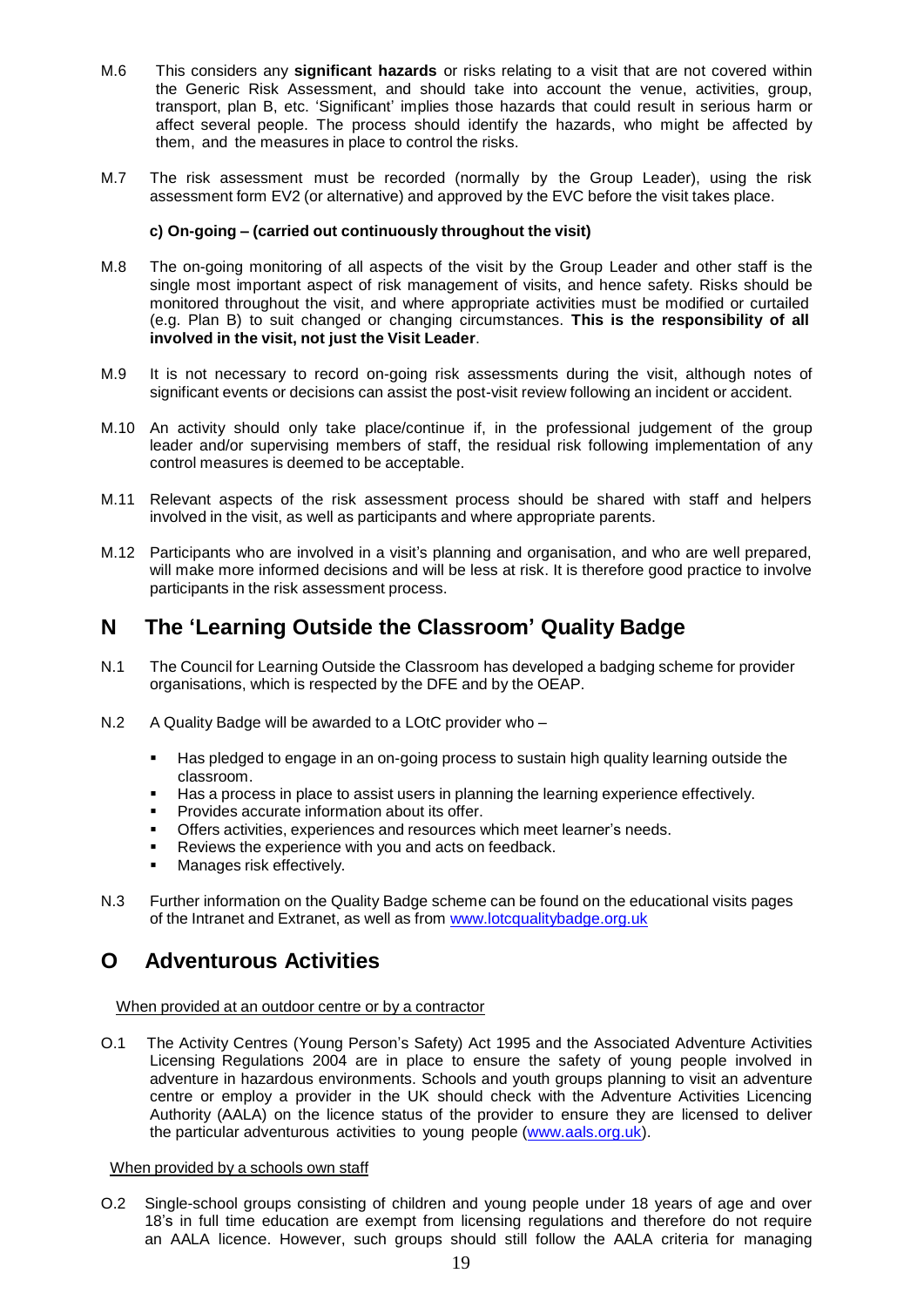safety during adventurous activities. Group leaders of single school groups are required to complete an Activity Leader Form (ALF) via the EVOLVE system to gain Council Health & Safety Team approval.

- O.3 Groups of young people from different schools, or with other group members under 18 years of age are not exempt from licensing regulations and the school MUST conform with AALA requirements, including holding a licence or working under the Council Licence where one exists.
- O.4 The following activities (where undertaken by young people from different schools under 18 years of age and over 18's in full time education in Durham Schools and unaccompanied by a parent), need an Adventure Activities Licence:

**Climbing** – climbing, sea-level traversing, abseiling or scrambling over natural terrain or certain man-made structures requiring the use of special rock-climbing or ice-climbing equipment or expertise, gorge walking and ghyll scrambling.

**Trekking** – going on foot, horse, pony, pedal cycle, skis (not piste), skates or sledges over moorland (open uncultivated land) at any height, or on ground over 600 metres above sea level when it would take 30 minutes to reach an accessible road or refuge. Off-piste skiing also requires a licence.

**Caving** – the exploration of underground passages, disused mines, or natural caves which requires the use of special equipment or expertise.

**Watersports** – sailing, canoeing, kayaking, rafting and windsurfing, on the sea, tidal waters including estuaries, the tidal reaches of rivers, sea lochs and harbours, inland waters at a location where any part of those waters is more than 50 metres from the nearest land, and turbulent inland waters such as weirs, rapids, waterfalls and fast flowing currents. Rowing is exempt.

O.5 **CAS holds a licence in the climbing, water sports and trekking activity categories for the One Point Service. Schools do not require a licence for their own pupils (see detail above in O.2)**

The specific activities covered are -

- Abseiling *- (Single pitch crags)*
- **Hill Walking & Mountaineering**
- Improvised Rafting *- (Sheltered inland waters )*
- Kayaking *- (sheltered inland water and rivers up to Grade 2.)*
- Open Canoeing *- (sheltered inland water and rivers up to Grade 2.)*
- **•** Off-Road Cycling
- Rock Climbing *- (Single pitch crags )*

#### O.6 **ALL AALA LICENSE VISITS REQUIRE APPROVAL VIA THE COUNCIL HEALTH & SAFETY TEAM REGARDLESS OF WHETHER THE GROUP WILL BE LED BY A SCHOOL, SERVICE OR ANOTHER LICENSED ACTIVITY PROVIDER.**

0.7 The armed forces who offer adventure activities are not licensed by the Adventure Activities Licensing Authority. Schools and youth groups planning such a visit should ensure adequate safety standards are observed in all activities and public liability insurance is in place.

Approval for CAS staff to lead an adventurous activity can be gained using the online Activity Leader Form as below:-

#### **PROCEDURE FOR OBTAINING APPROVAL**

- O.8 Staff who wish to **lead** (i.e. supervise or instruct) an adventurous activity must obtain prior approval from the Council Health & Safety Team before the activity may take place.
- O.9 The proposed leader must have their own 'Account' on EVOLVE (obtainable via their EVC). In the 'My Details' section of their account the leader must enter details of any adventure activity awards held, including dates, and upload copies of these awards.
- O.10 The EVC (or Group Leader) should request approval for the visit via EVOLVE as usual. During this process EVOLVE will ask for an Activity Leader Form (ALF) to be completed, which will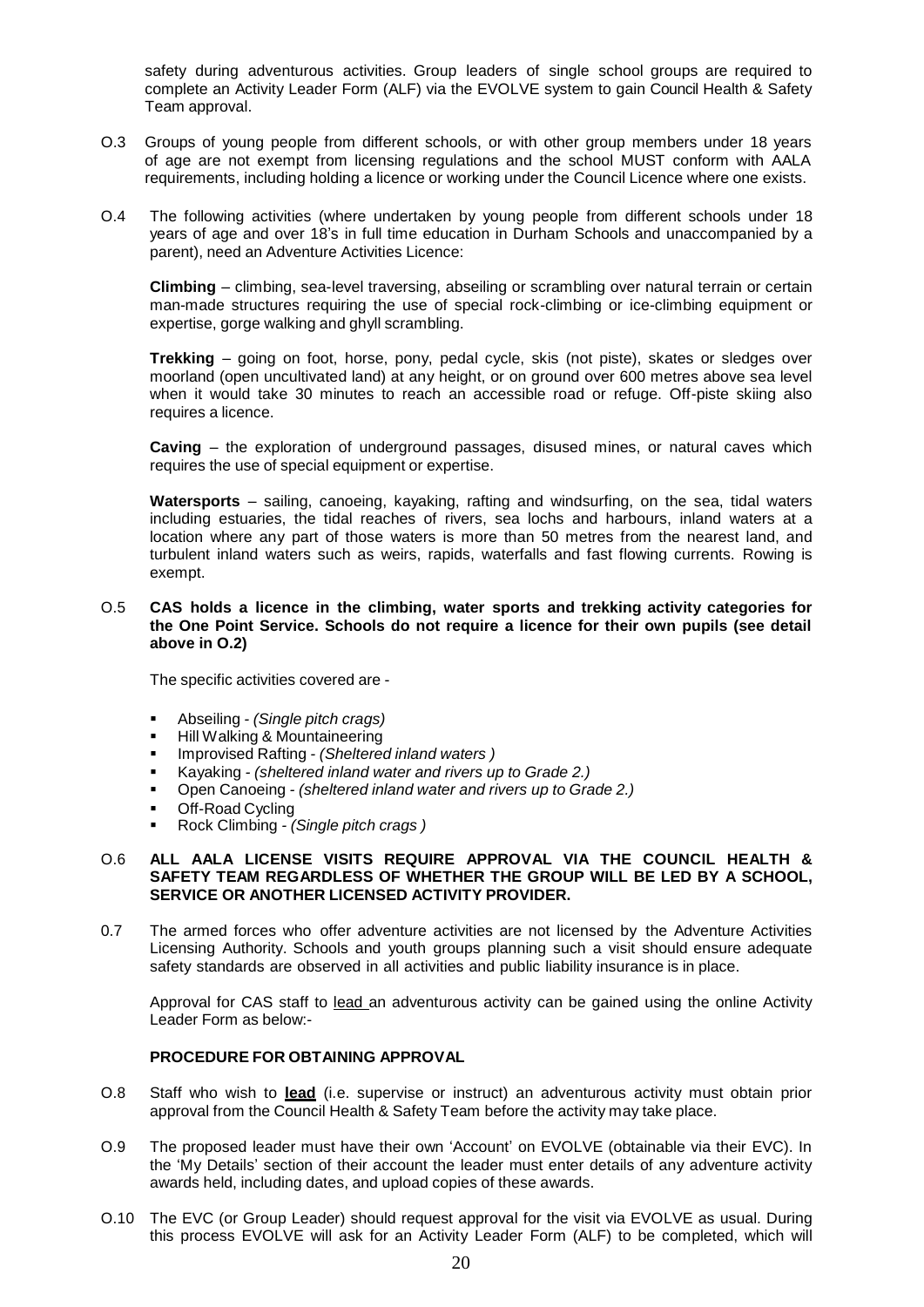request further details regarding the proposed venture (e.g. dates, venues, numbers, etc). The ALF will then be embedded within the approval request for that particular visit.

- O.11 On receipt of an approval request (and embedded ALF), the Council Health & Safety Team will consider the proposed activity relative to the leader's stated competencies and qualifications.
- O.12 Where approval is granted for the member of staff to lead the activity, the visit will be approved by the Council Health & Safety Team via EVOLVE.
- O.13 Where approval is not granted, the approval request will be returned to the EVC with an attached note. Where this is the case the member of staff concerned must not lead the activity.

#### **CRITERIA FOR APPROVAL**

- O.14 Approval will normally be granted where the leader of the activity has recent relevant experience, and:
	- is appropriately qualified through the relevant national governing body, *or*
	- has a 'Statement of Competence' from an appropriate 'technical advisor'. For most activities the competence required by a technical adviser is stipulated by the activity's national governing body. For further clarification regarding a technical advisor 'Statement of Competence' please contact the Council Health & Safety Team.
- O.15 In some cases approval may be granted where no qualification is held, but the person concerned is deemed by the Council Health & Safety Team to have a sufficient level of competence in addition to recent relevant experience.
- 0.17 In cases where no national governing body exists, we will make a decision based on factors which may include: technical advice, the leader's stated competence, observed competence, past experience, attendance at training courses, etc.
- O.18 Approval will always be subject to a requirement that the leader must operate at all times within the remit of his/her qualifications and competence, and in accordance with national governing body guidelines where these exist. Approval may also be subject to other conditions which will be specified by the Council, specific to the visit.
- O.19 Where there is insufficient information for us to make a decision regarding approval, then the applicant may be asked to provide further information (e.g. evidence of awards, experience, log book details, etc.). In some cases a meeting with the applicant may be requested by the Council Health & Safety Team.
- O.20 The approval granted is solely in respect of a member of staff's authorisation to lead the technical aspects of the specific adventurous activity detailed. It is not an indication in respect of other aspects of the visit such as general management and supervision skills, the assessment of which may be the responsibility of head teacher/service manager and/or EVC.

### <span id="page-20-0"></span>**P The Duke of Edinburgh's Award**

P.1 The Council is the Licensed Organisation for The Duke of Edinburgh's Award. The guidelines in this document must be used when managing expeditions and other activities relating to The Duke of Edinburgh's Award.

#### **Responsibility for Safety**

- P.2 The head teacher/service manager is responsible for ensuring that teachers/youth workers are fully qualified and experienced and hold the relevant national governing body qualification for work in the outdoors.
- P.3 The qualified and experienced leader has full responsibility for the safety of the young people whilst out on expedition. Suitably experienced and competent assistant leaders and other adults should work under the direction of the group leader and must be competent in the task they are asked to undertake.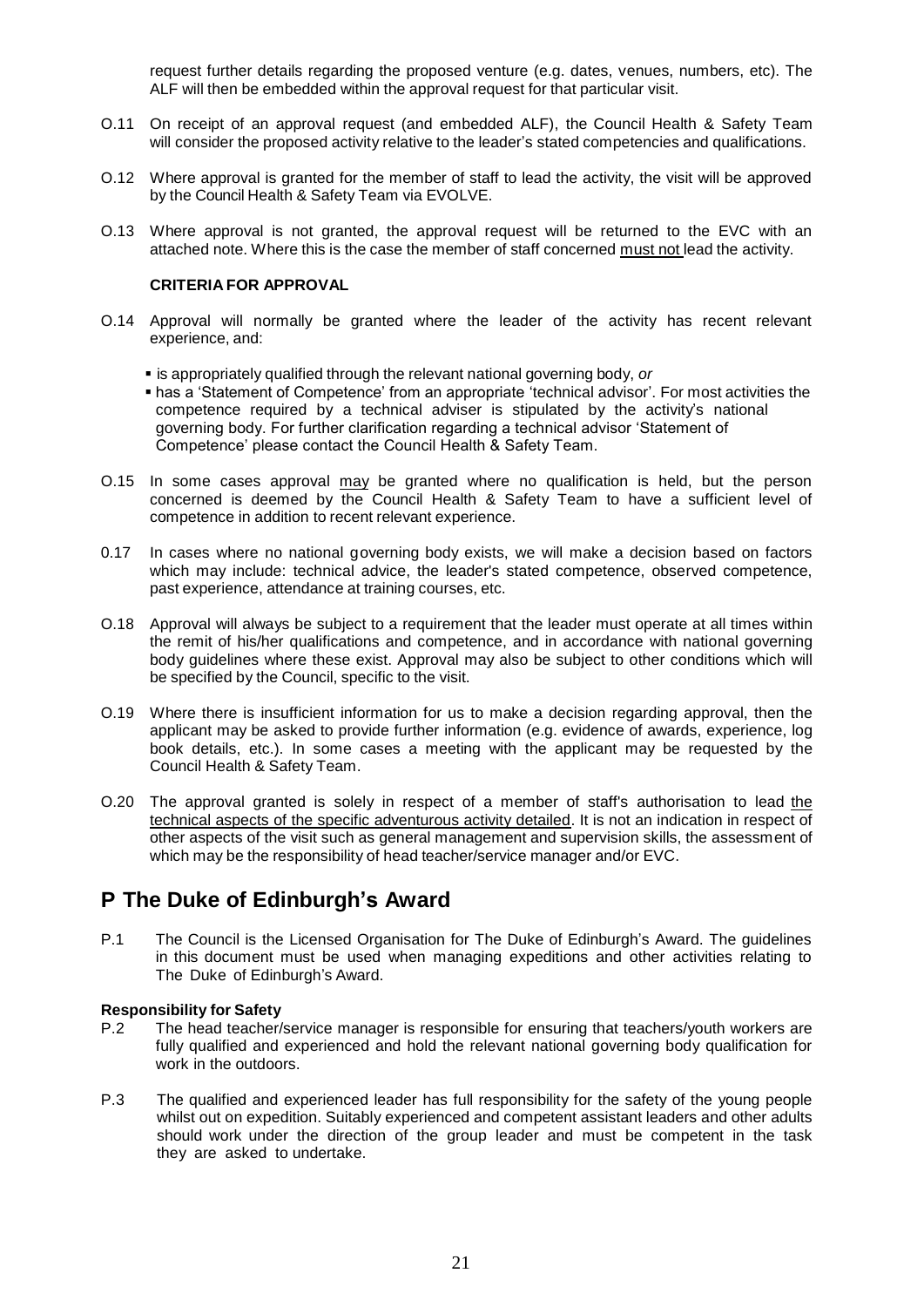# **Notification/Approval Procedures for Expeditions**

- All Duke of Edinburgh's Award (DofE) expeditions are regarded as 'adventurous' and require Council approval.
- P.5 In addition, if groups venture into Duke of Edinburgh's Wild Country Areas then the appropriate Network Co-ordinator must be notified in line with the following guidance:
	- Ventures that are fully accompanied do not need to notify the Wild Country Network Coordinator.
	- Ventures that are unaccompanied for part of the venture or wholly unaccompanied, (practice or qualifying) do need to notify the Wild Country Network Co-ordinator.
	- Notification needs to be received **6 weeks** prior to the venture if assessment is required or **4 weeks** if assessment is not required. Route cards and route tracings must accompany the Green Notification forms.
	- A local pre check of the group is required approximately 2 weeks before qualifying ventures to confirm the competence of the group. The High Pennines and Durham Dales Wild Country Assessor Network will carry this out.
	- A copy of the Green Expedition Notification form (green form) must be sent online through EVOLVE or emailed to the DofE Awards Officer.
- P.6 Those organising expeditions need to be aware of the conditions and guidance in the Duke of Edinburgh's Award Handbook, Programmes File and Expedition Guide. Details of the Wild Country Expedition Areas and Co-ordinators appear on the Duke of Edinburgh website www.dofe.org. Any One Point establishments requiring further DofE advice can contact the DofE Officer on 03000 260515.

### <span id="page-21-0"></span>**Q Residential Visits**

- Q.1 All residential visits (apart from those venues with delegated approval status) must be submitted for Health & Safety approval, using EVOLVE, at least 3 weeks before the visit is due to take place.
- Q.2 The 'External Provider Form' must be completed if there is an element of instruction, staffing or guiding as part of the agreement with the accommodation provider, where they do not hold the LOtC Quality Badge (see section L).
- Q.3 Mixed groups should, where possible, be accompanied by at least 1 male and 1 female member of staff. If a responsible adult is used such as a partner, parent or student, the relevant disclosure barring service checks must be obtained. For primary aged children it may be acceptable for female teachers only to accompany mixed groups, provided the EVC, Head Teacher, parents and staff involved are fully satisfied with this arrangement.
- Q.4 If the residential accommodation has not been used before, a preliminary visit is strongly recommended. If this is not practical, for example due to distance, the group leader should make sufficient enquires with the accommodation to be satisfied that it will be suitable for the group involved.
- Q.5 On arrival it is advised that staff check out the accommodation, rooms, campsites etc. and report any damage to the head of centre/manager before pupils access the rooms.
- Q.6 Teachers should be accommodated on every floor where there are children or young people.
- Q.7 In the absence of 24 hour staffing of hotel/hostel reception areas, external doors and windows should be made secure to prevent unauthorised visitors or intruders.
- Q.8 All staff and young people should be aware of the emergency procedures and escape routes in the event of fire.

### <span id="page-21-1"></span>**R Visits Abroad**

R.1 Visits abroad provide valuable and rewarding educational experiences. Such visits require detailed planning and preparation. Group leaders should seek to ensure they use the services of a reputable tour operator experienced in group travel. Air travel organisers may be licensed through ATOL (Air Travel Organisers License) for all or part of a package. This licence is a legal requirement and provides security against a licence holder going out of business. It is recommended that establishments use tour companies which are members of a Department of Trade approved bonding body; such as ABTA (Association of British Travel Agents) or AITO (Association of Independent Tour Operators). Ensure you have ready access to your insurance company telephone number. The Package Travel Regulations 1992 may apply. Where schools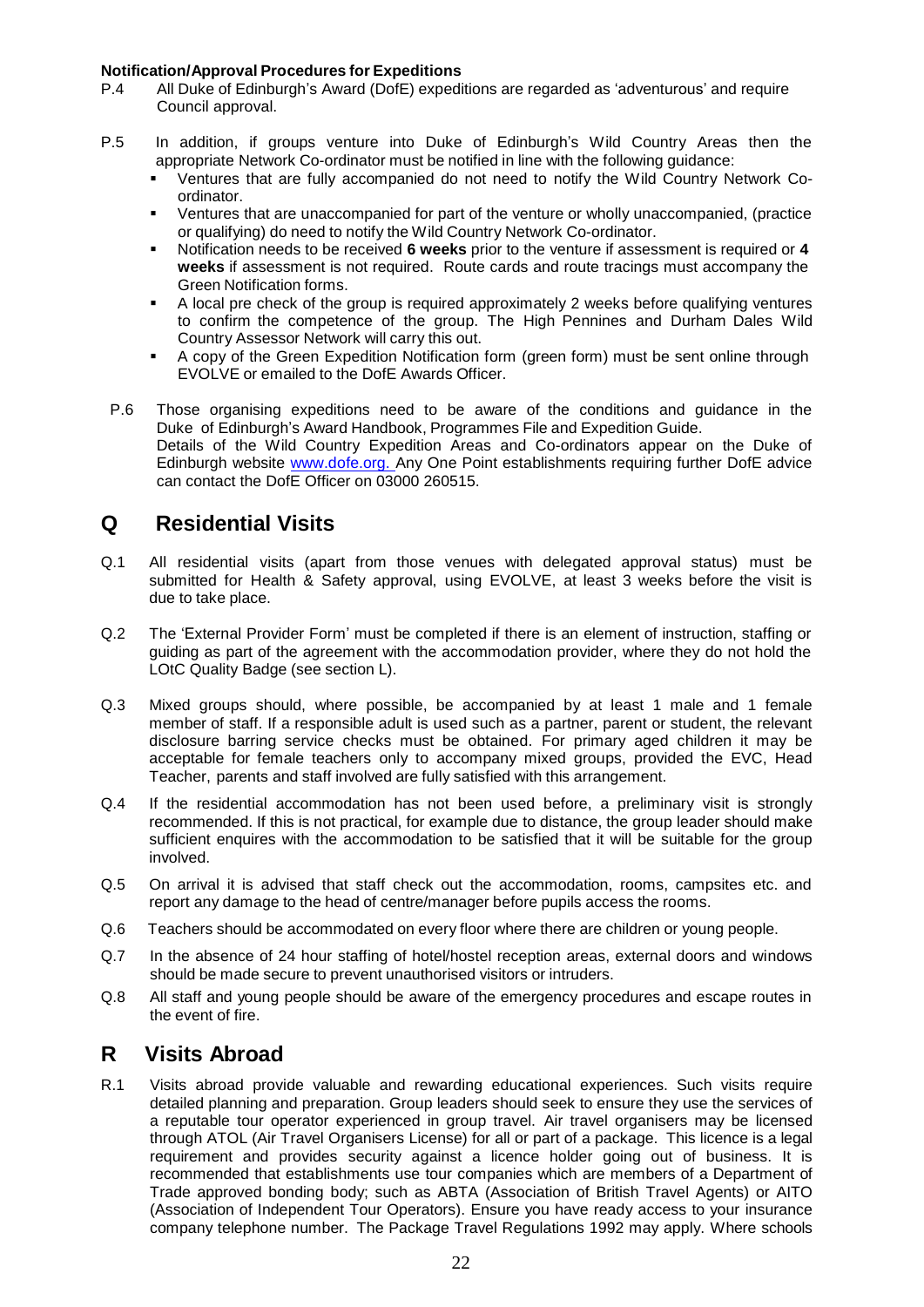independently provide a package they should ensure they act within the regulations.

- R.2 In addition to the Planning Checklist group leaders should:
	- Ensure the 'External Provider Form' (EV6) is completed, where required, if there is an element of instruction, staffing or guiding as part of the agreement with the tour operator.
	- Identify whether there are medical requirements imposed by the country to be visited.
	- Ensure a European Health Insurance Card is obtained for all visits to member countries of the European Union, available online at [www.ehic.org.uk](http://www.ehic.org.uk/) or telephone 0191 2181999.
	- Ensure the group has comprehensive travel insurance covering all proposed activities.
	- Enquire about insurance cover should a parent need to travel out to the resort as a result of an accident/incident involving their child. Some policies provide cover for only 1 parent to travel whilst others will pay for both parents. These details must be shared with parents prior to the departure of the group.
	- Ensure all children and young people, teachers and accompanying adults' passports are current and suitable to enter the destination country.
	- Know the international dialling code in the event of a serious accident or the emergency contact needs to be informed.
	- Make regular contact with the school throughout the visit to keep contacts informed of significant events.
	- Identify an emergency contact at home/back at base who holds a valid passport and could travel out to the area to support the group leader in the event of an emergency.
	- Brief children and young people about any local hazards and emergency procedures, including the use of telephones.
	- Risk assess all activities planned for the visit, particularly hotel swimming pools and all adventurous activities.
	- Discuss any local customs and cultural issues.
	- Agree codes of conduct with children and young people.
	- Check visa and passport requirements including those children and young people classed as non-UK residents. Ensure all members of the party carry the address and telephone number of the hotel or hostel in case of separation.
	- It is good practice for each child or young person to carry a card with a contact telephone number of the group leader or residential base, to call if he/she becomes lost. Children and young people should be instructed to go to a local shop or approach a police official and show the card if he/she becomes separated from the group.
	- Consider language ability as part of their risk assessment.
	- Photocopies of passports and other essential documentation may prove useful. Copies should also be held by the emergency contacts in the UK.
	- Seek advice from the Foreign and Commonwealth Travel Advice Unit or the Suzy Lamplugh Trust for visits to Third World or sensitive countries. (See Appendix - contacts and publications).
- R.3 Visit the Foreign & Commonwealth Office website for the latest travel advice [www.fco.gov.uk.](http://www.fco.gov.uk/)
- R.4 Approval should be sought from the Council Health & Safety Team via EVOLVE at least 3 weeks in advance or at the planning stage, whichever is the earlier. Group leaders are encouraged to have a 'plan B', making alternative arrangements so they are prepared should the need arise to change the itinerary due to unforeseen circumstances.
- R.5 In normal circumstances each party should be accompanied by two adults, at least one of whom should be a member of staff. Further advice can be provided by the Council Health & Safety Team on 03000 265781.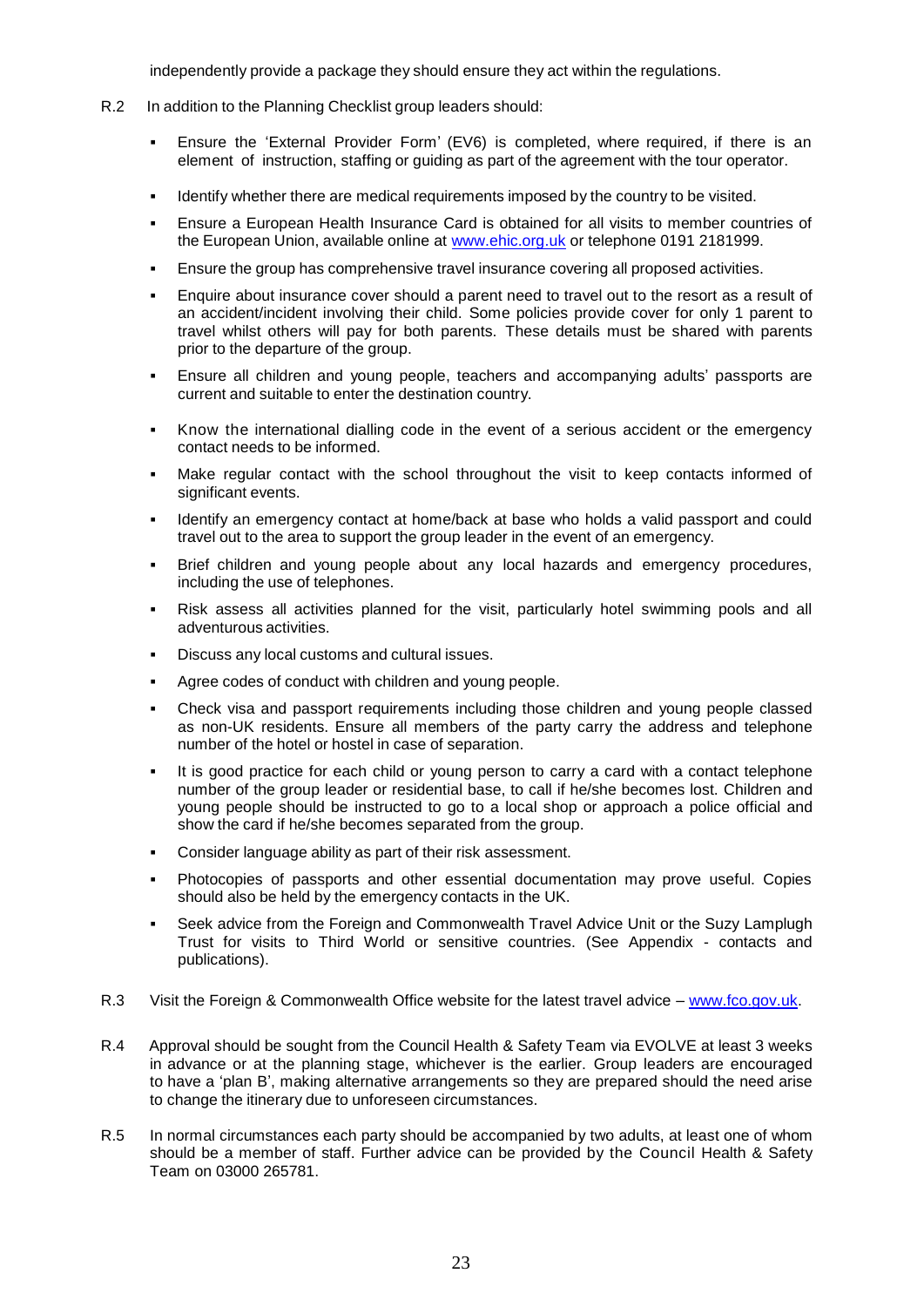### <span id="page-23-0"></span>**S Snow**

- S.1 Snow sports (skiing and snowboarding) are regarded as adventurous activities, and the visit must therefore be approved by the Council Health & Safety Team.
- S.2 Group leaders are particularly encouraged to consider the benefits of snow sports visits taking place during term time as opposed to during the holiday periods. These benefits include: greater choice generally, less queuing for lifts, less crowded slopes therefore less chance of collisions occurring, less crowded resort, higher possibility of 'sole use' of accommodation, lessons more likely to be conducted by permanent snow sport establishment instructors (as opposed to 'casual' instructors), greater likelihood of English speaking instructors, considerable cost savings through avoiding high season (possibly allowing more young people to participate), etc.
- S.3 A member of staff intending to **organise** a snow sport visit (but not instruct, lead or supervise on snow) is strongly recommended to hold the Ski Course Organiser Award (SCO), administered by Snowsport England. Tel. 01509 232323 [www.snowsportengland.org.uk/](http://www.snowsportengland.org.uk/) and must have previously accompanied at least one educational snow sports visit.
- S.4 Young people may only ski or snowboard when under the direction of an appropriately qualified and competent person. This would normally be an instructor employed by the local snow sports establishment. Visit organisers should therefore consider the merits of fully instructed lessons of 4/5 hours duration per day.
- S.5 Where a travel company or ski tour operator is providing an element of instruction, staffing or guiding, the 'External Provider' (EV6) form should be completed.
- S.6 A member of staff intending to lead skiing or snowboarding (i.e. not using a ski school instructor) must:
	- a) be qualified as below, *and*
	- b) have been approved by the Council Health & Safety Team, *and*
	- c) operate at all times within the remit of their qualifications and competence.

**Skiing:** The minimum qualification to lead skiing on snow is:

- The Alpine Ski Course Leader Award (ASCL) of Snowsport England Tel. 01509 232323 [www.snowsportengland.org.uk/](http://www.snowsportengland.org.uk/)*or*
- The Alpine Ski Leader Award (ASL) of Snowsport Scotland Tel. 0131 6254405 [www.snowsportscotland.org/](http://www.snowsportscotland.org/)*or*
- A statement of competence by an appropriate 'technical adviser'.

**Snowboarding**: The minimum qualification to lead snowboarding on snow is:

- The Snowboard Leader Award (SBL) administered by Snowsport Scotland Tel. 0131 6254405 [www.snowsportscotland.org/](http://www.snowsportscotland.org/)*or*
- A statement of competence by an appropriate 'technical adviser' (see Z.7).
- S.7 An increasing number of resorts and ski schools make the wearing of a properly fitted ski helmet mandatory for young people. In some countries this is a legal requirement and in most it is strongly recommended that all students wear helmets for skiing and snowboarding.

Suitable helmets must be worn by participants at all times when:

- a) aged under 8 *or*
- b) racing *or*
- c) aged under 14 in Italy
- d) when required by an individual resort or local/national legislation in the country being visited.
- S.8 Young people must not participate in off-piste activities.

# <span id="page-23-1"></span>**T Overseas Expeditions**

T.1 Overseas expeditions can potentially bring immense educational benefits to children and young people, and CAS fully supports and encourages overseas expeditions that are correctly planned, managed, and conducted.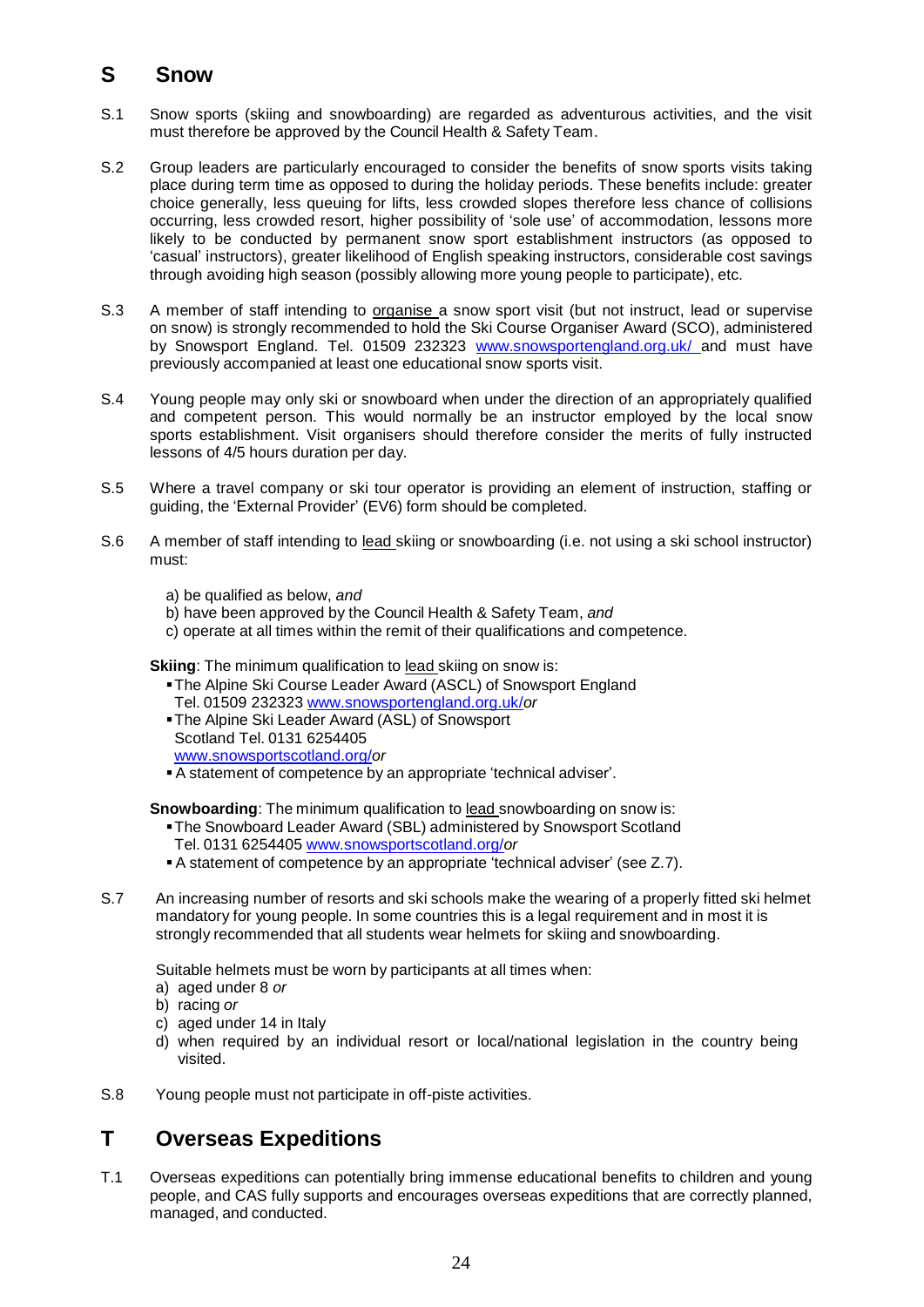- T.2 Overseas Expeditions (for the purposes of this document) are defined as those which typically take place in remote areas of the world and/or in developing countries.
- T.3 The Council places stringent requirements on Overseas Expedition providers, and establishments may therefore need to allow up to 12 months for Council Health & Safety Team approval to be granted.
- T.4 External providers should complete the 'External Provider' (EV6) form if they are supplying an element of instruction, staffing or guidance.
- T.5 Further guidance is contained within 'Guidance for Overseas Expeditions, Edition 3' (download via the National Library on EVOLVE). This should be referred to when the proposal is initiated (normally 18-24 months before the venture). This document includes a checklist of vital aspects that **must** be considered prior to the establishment making a commitment with an external provider. In particular, establishments should consider the educational aims of the visit, that appropriate progression takes place, and that the requirements relating to 'Best Value' are met. Overseas expedition providers are required to comply with the minimum standards specified in this document.
- T.6 The Council Health & Safety Team strongly recommend that the group leader attends the one day 'Overseas Expeditions and Fieldwork: a Course for Teachers and Youth Leaders' course organised by the Royal Geographical Society and endorsed by the national Outdoor Education Advisers' Panel.
- T.7 Further details are available at: [www.rgs.org/eac](http://www.rgs.org/eac)\_or contact Council Health & Safety.

## <span id="page-24-0"></span>**U Exchange Visits**

- U.1 The success of a foreign exchange is largely dependent on good relationships, planning and communication with staff in the host school. In particular group leaders should ensure:
	- All group members have easy and accessible contact in the host country, preferably by telephone with a member of their own staff.
	- Children and young people are aware of the ground rules agreed between the party leader and the host family.
	- Appropriate pairing arrangements are made.
	- Host families are aware of any medical or dietary needs.
	- There are clear arrangements for collecting and returning children and young people.
	- The school retains a list of all children and young people involved (including host children) and their family names and addresses.
	- Children and young people living with host families should have easy access by telephone to their teachers.
	- Children and young people are briefed regarding emergency arrangements and encourage contact with their staff in the case of anxiety or concern.
	- Where foreign exchanges are organised by a UK school, and are of less than 28 days, or where private arrangements are made directly between parents (for any length of time), the requirement for DBS checks are lifted: the host parents (UK or abroad) would not need to be DBS checked. However, the staff that take the children and are responsible for their supervision on the trip would need to be DBS checked*.*
- U.2 Host families will not be subject to UK law. Group leaders should seek reassurances from the host school regarding procedures for vetting the suitability of host families. The host school or placing agency should have appropriate measures in place for carrying out checks to ensure the health, safety and welfare of exchange children and young people. If these are not in place the group leader should seek further assurances and/or reconsider whether the visit should take place.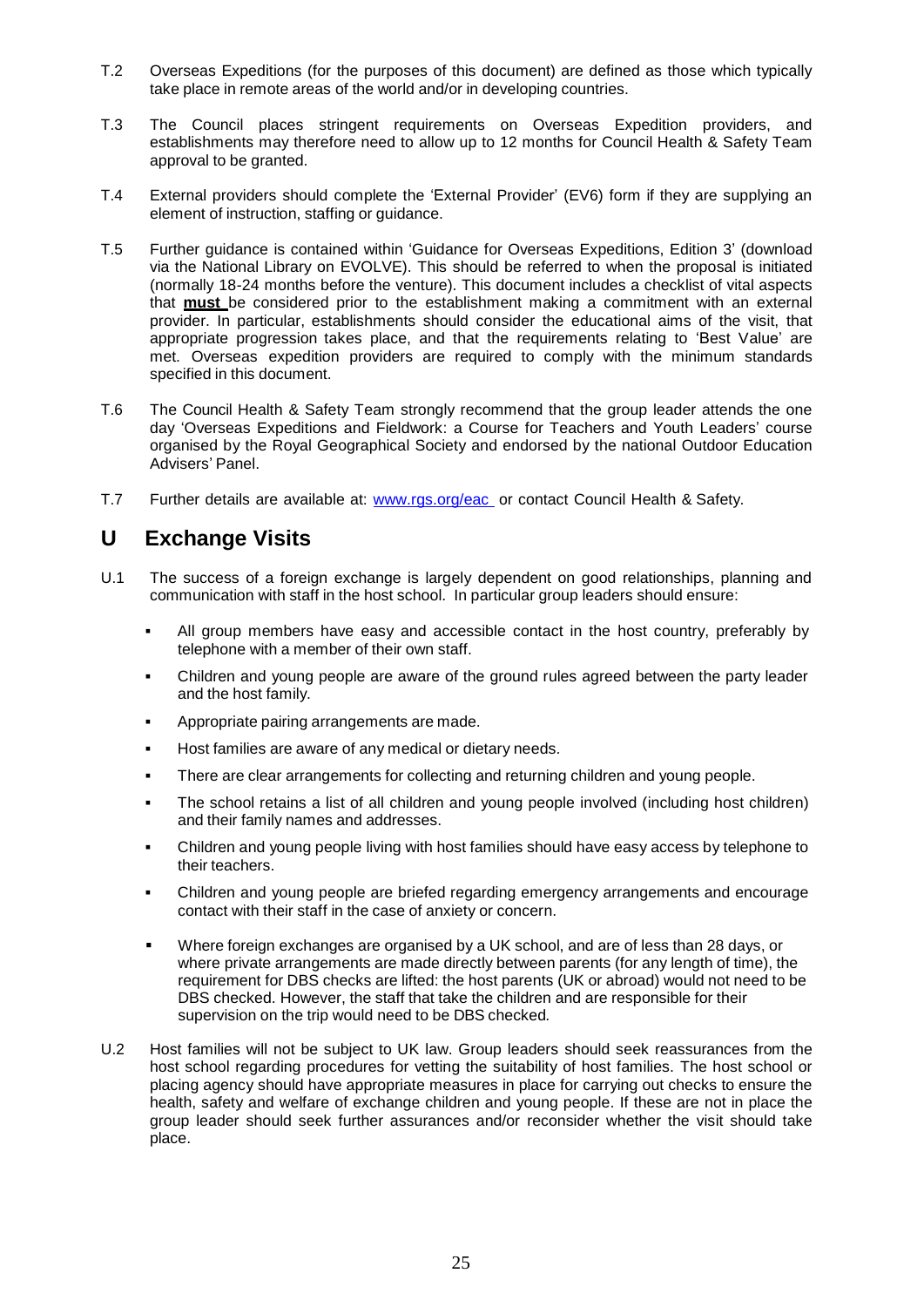# <span id="page-25-0"></span>**V Water Margin Activities**

- V.1 Further information can be found in the publication "Group Safety at Water Margins". (DCSF, archived on DFE website.)
- V.2 Water margin activities are defined as learning activities that take place near or in water such as a walk along a riverbank or sea shore, collecting from ponds and streams, or paddling/ walking in gentle, shallow water. It does not apply to swimming and other activities that require water safety qualifications and equipment, or water-going craft. Note that 'shallow' generally means up to the knees.
- V.3 As with all activities the group leader's judgment will be paramount. The activity or journey should be matched to the party in terms of aims, terrain, distance, equipment available, clothing worn, weather conditions (both current and forecast), degree of supervision and time available.
- V.4 Water margin activities are not classed as adventurous and so do not require specific approval from the Council Health & Safety Team.
- V.5 Water margin activities should be approved by the head teacher/service manager and recorded on EVOLVE.
- V.6 If the planned activity exceeds the above definition, the visit is 'water based' and will therefore require approval from the Council Health & Safety Team.
- V.7 The Royal Life Saving Society (RLSS) has developed a 'Water Safety Management Programme' to help leaders gain confidence in managing risk and reacting to emergencies on the water margin. Contact: [www.rlss.org.uk](http://www.rlss.org.uk/index.php?option=com_joomdragdrop&view=custom&Itemid=417)

### <span id="page-25-1"></span>**W Water Based Activities**

- W.1 Water based' activities are regarded as adventurous and therefore require approval from the Council Health & Safety Team via the EVOLVE system.
- W.2 The responsibility for safety will therefore rest with either:

a) **An external provider** – in which case the 'External Provider Form' should be completed, or

b) **A member of school/service staff** – in which case the 'Activity Leader Form' must be completed via EVOLVE and the persons qualifications approved by the Council Health & Safety Team.

- W.3 In order to participate in 'water based' activities, participants should normally be water confident. Participants who lack water confidence may still be able to take part subject to risk assessment, and taking into account factors such as the activity taking place, staff competence and supervision arrangements. Reference to national guidelines may help in this process. The level of water confidence of all participants must be known by the activity leader prior to the commencement of 'water based' activities.
- W.4 Leaders should have a knowledge of the water conditions/hazards (and potential changes) that might be encountered, and prepare accordingly. Local advice must be sought where appropriate in unfamiliar locations.
- W.5 Personal buoyancy conforming to the appropriate national governing body standard must be worn at all times by all participants in water based activities (except at the discretion of the leader in swimming activities).

# <span id="page-25-2"></span>**X Beach Safety**

- X.1 The beaches and coastal areas of Durham and elsewhere offer a wide range of opportunities for both study based and activity based use. However, whilst presenting many challenges and interest, areas where the land meets the sea present their own inherent hazards. A high level of vigilance and supervision is needed when close to any stretch of water, even shallow water. The sea needs extra care and attention. Group leaders planning activities in coastal areas should consider the following points:
	- Tides, swell, wind, currents, sandbanks and cliffs can present difficulties. Exit routes must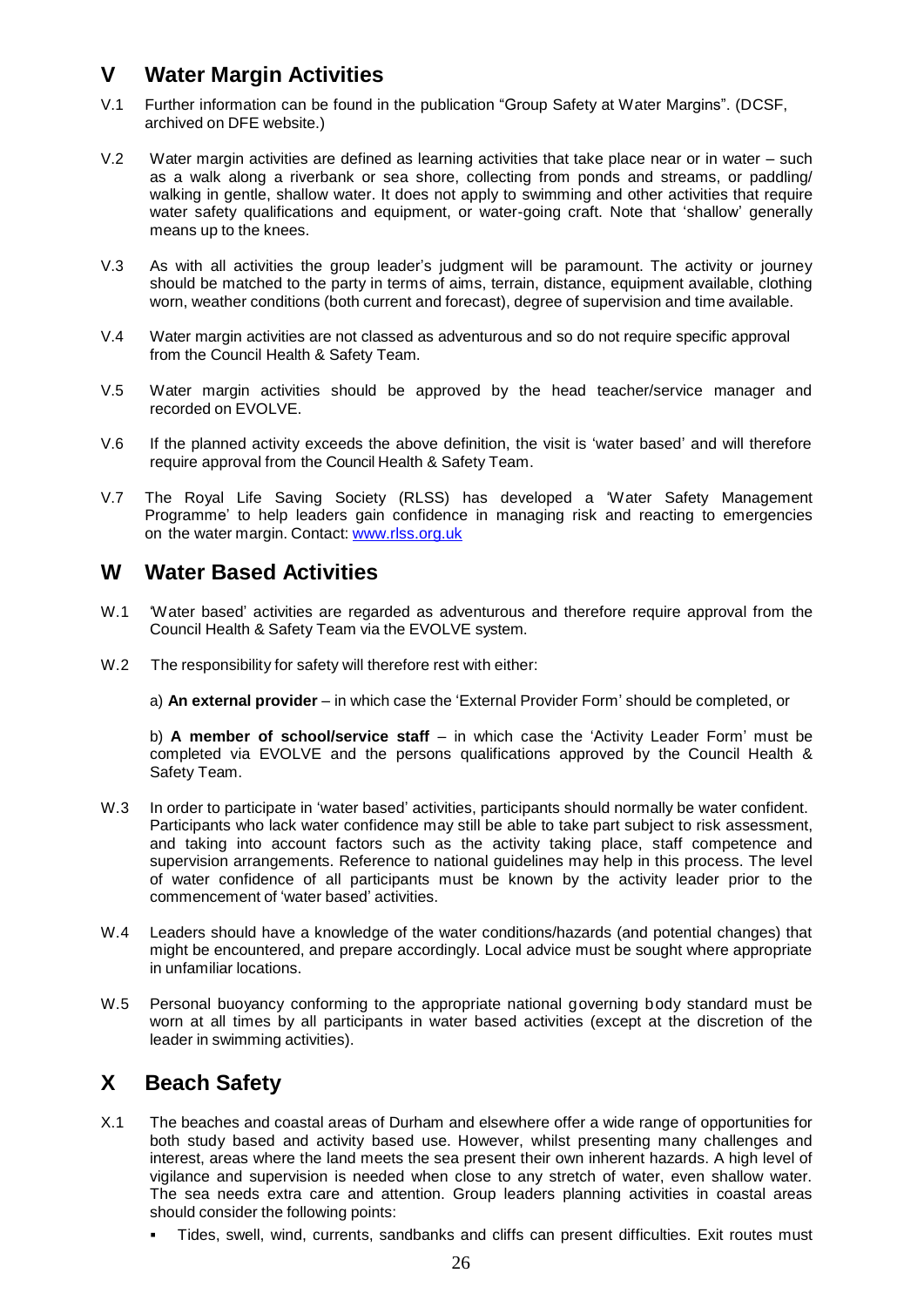be checked well in advance and at all times during the visit or activity.

- The group leader should be aware of the prevailing local conditions: surf and tide, currents, wind, cold water, weeds, polluted water and stability of the sea or river bed may all affect safety. Gain access to local information where possible.
- Swimming is inadvisable no matter how inviting the sea may seem and should never be allowed as an impromptu activity. Group leaders who decide to allow swimming should ensure this is part of a carefully supervised activity conducted by suitably qualified leaders, with adequate lifeguard provision and experienced adults in the group who are qualified to enter the water to rescue a swimmer in difficulty. The group leader must be fully confident of undertaking a rescue of any member of the group and remain in control of the whole group, including those in and out of the water. See section Y for further information on swimming qualifications.
- Paddling in very shallow water needs to be strictly supervised, especially on coasts with sudden drops, submerged rocks, sandbanks or large waves. Again, the group leader must be able to remain in full control of all pupils, including those in and out of the water.
- Risk assessments for outdoor water-based activities should take account of the possibility of children who suddenly panic in cold water.
- Beaches present their own problems, particularly when large numbers of the general public are present. Establish a 'base' to which members of the group must return if separated from the rest. Look out for warning notices and flags.
- Be aware of the possible presence of dangerous debris such as glass, syringes, sewage, jelly fish, barbed wire or marker flares.
- Digging in the sand, particularly in cliffs or dunes could cause cave-ins.
- Climbing on rocky beaches and cliffs should be discouraged. Do not work or base groups under such sites or allow young people to knock down or throw stones.
- Weed covered rocks may make surfaces very slippery.
- Children, young people and staff on beach related visits should be made aware of the risk of sunburn and heat stroke. This should be considered as part of the risk assessment.
- On cliff tops remain on the path. The group leader should be at the front and a responsible adult at the back. Accompanying adults should act as a 'buffer zone' between pupils and the edge of the cliff. Cliff tops are exposed areas and may experience rapid changes in weather conditions. Clothing, route choice and group management should reflect this on very exposed paths. Be prepared to seek advice from the Coastguard, Lifeguards, the District Council, the Met Office or the Council Health & Safety Team. Only undertake those activities and projects which you have the necessary experience and competence to undertake.

### <span id="page-26-0"></span>**Y Swimming**

Y.1 Children and young people must be supervised by a competent adult at all times whilst undertaking swimming activities. The following criteria apply:

#### **Open water swimming**

Y.2 Note: Council Health & Safety Team approval is required for this activity.

#### For free swimming activity

a) a valid National Beach Lifeguard Qualification administered by the Royal Lifesaving Society UK (RLSS) (or equivalent in the country visited) see [www.lifesavers.org.uk](http://www.lifesavers.org.uk/index.php?option=com_joomdragdrop&view=custom&Itemid=417)

#### For structured or programmed activity

- b) a valid RLSS UK Emergency Response (Activity Supervisor) Award **or**
- c) a written statement of competence by an appropriate technical adviser.
- Y.3 In addition, the designated lifeguard must be dedicated exclusively to the group, and the location used must fall within the RLSS definition of a 'safer bathing area'. See the RLSS website for further detail – [www.rlss.ork.uk.](http://www.rlss.ork.uk/)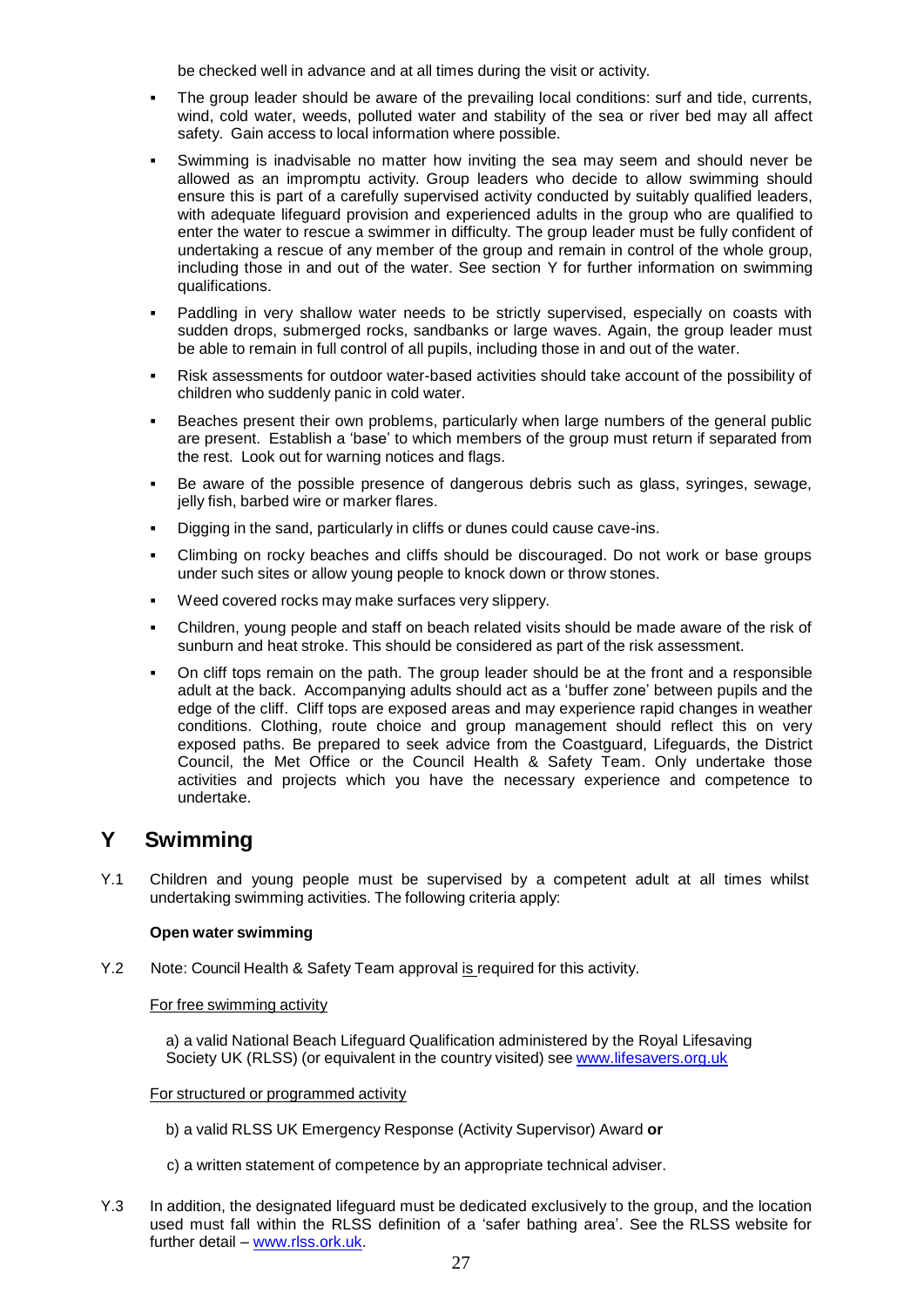#### **Swimming pools (lifeguarded)**

- Y.4 Note: Council Health & Safety Team approval is **not** required for this activity.
- Y.5 UK Swimming Pool safety is guided by various Health and Safety at Work Acts and Regulations. Pool operators have a duty to take all reasonable and practicable measures to ensure teaching and coaching activities are conducted safely.
- Y.6 For publicly lifeguarded pools abroad, the group leaders must seek assurances that appropriate lifeguard cover is in place prior to participants entering the water.
- Y.7 Unless suitably qualified, CAS/School staff should not have responsibility for lifeguarding. However, they do retain a pastoral role for participants at all times either through direct or 'remote' supervision.
- Y.8 For swimming lessons, the group leader should ensure the swimming teacher in charge or other pool employees/responsible adults supervising the participants are qualified according to the guidelines given in the Hotel (and other ) swimming pools section below.
- Y.9 Staff leading structured swimming lessons should hold an ASA level 2 Swimming Teaching qualification or higher. The current Council teacher to pupil ratio (as recommended by the ASA) for swimming lessons is 1:20.

#### **Hotel (and other) swimming pools**

- Y.10 Note: Council Health & Safety Team approval is required for this activity if lifeguarding arrangements are not provided at the venue.
- Y.11 **If lifeguarding arrangements are not provided at the venue then the group leader will bear the full responsibility for ensuring swimming safety.**
- Y.12 The group leader must ensure that there is a qualified lifeguard or 'competent person' (see below) in attendance. This could be a member of staff, or a senior student.
- Y.13 The role of the lifeguard is to:
	- Keep a close watch over the pool and the pool users, exercising appropriate levels of control (Note: the lifeguard should remain on the poolside at all times except in the case of an emergency)
	- If necessary, brief pool users in advance regarding 'rules' (e.g. no diving, running, etc.)
	- **Communicate effectively with pool users**
	- Anticipate problems and prevent accidents
	- Intervene to prevent behaviour which is unsafe<br>  $\blacksquare$  Carry out a rescue from the water
	- Carry out a rescue from the water<br>■ Give immediate first aid to any case
	- Give immediate first aid to any casualty
- Y.14 The above must be accomplished in the context of the normal operating procedures for the pool and the emergency plan, which should be considered before swimming takes place. Full familiarisation of the systems described should be walked through at the pool, and staff should be aware of the procedures in the event of an emergency, and who at the venue will provide back up for the lifeguard during an emergency.
- Y.15 Staff will also need to ascertain whether they have exclusive use of the pool or whether other persons (e.g. guests) are able to swim at the same time. Other pool users may increase the supervision role of your lifeguard.
- Y.16 If a senior student holds an appropriate qualification then their role should be emergency lifeguard action, and supervision should remain the responsibility of the school/services staff.
- Y.17 The following awards/qualifications apply:

For free swimming activity

a) A valid National Pool Lifeguard Qualification administered by RLSS UK (or equivalent in the country visited) see [www.lifesavers.org.uk](http://www.lifesavers.org.uk/index.php?option=com_joomdragdrop&view=custom&Itemid=417)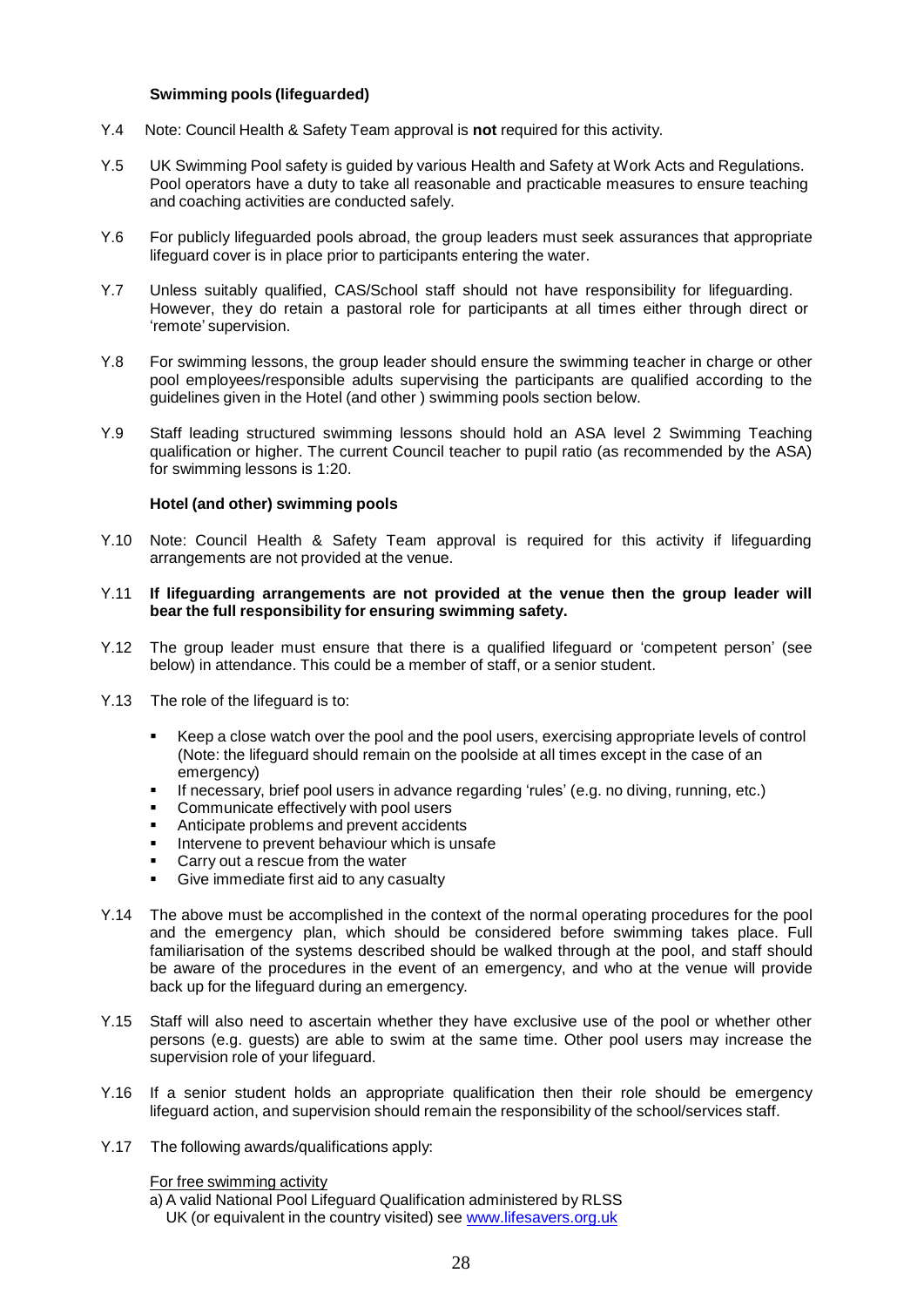For structured or programmed activity

b) A valid RLSS UK National Rescue Award for Swimming Teachers and Coaches (or equivalent) - see [www.lifesavers.org.uk](http://www.lifesavers.org.uk/index.php?option=com_joomdragdrop&view=custom&Itemid=417) **or**

- c) A valid RLSS UK Emergency Response (Activity Supervisor) Award **or**
- d) A written statement of competence by an appropriate technical adviser.
- Y.18 Public open water venues (beaches, lakes etc.) with an active lifeguard service

#### **The group leader will bear the full responsibility for ensuring swimming safety.**

- Swimming may only take place in designated, marked areas, and with the lifeguard on duty.
- The party leader must ensure that swimmers and non-swimmers are aware of any written or verbal safety advice provided by the on-duty lifeguard or local information boards etc.
- While it is not essential, the Council strongly recommends that the activity leader hold the RLSS UK National Rescue Award for Swimming Teachers and Coaches, or has undertaken the 'Beach' module of the RLSS Water Safety Management Programme.
- The presence of a lifeguard does not reduce the duty of the party leader to manage the swimming activity safely, including regular headcounts and attention to the location/behaviour of the group at all times.

### <span id="page-28-0"></span>**Z Farm Visits**

Z.1 Visits to private working farms, agricultural college farms, 'model' farms and rural studies centres are a regular feature of education for children and young people from both rural and urban environments. Such visits are usually highly beneficial to children in helping them to appreciate aspects of rural life. Children and young people are often invited to touch livestock, help bottlefeed calves and lambs, and taste things such as animal feedstuff and raw milk.

#### **The Risks**

Z.2 Experience over recent year's shows that visits can carry a small risk for the children and young people of acquiring infection, particularly gastroenteritis. Several micro-organisms are commonly present in livestock animals and may cause gastroenteritis in humans. They may be found in faecal droppings and elsewhere in the farm environment. Farm visits may result in a risk of transmitting infection directly because the substance eaten is infected or contaminated. In addition, fingers may become contaminated with animal faeces which is then transferred to their mouths when eating or simply sucking their fingers or thumbs.

#### **Health Precautions**

Z.3 Farmers and visit organisers need to be aware that visitors may be more susceptible to infection from the farm environment and its products than those who live in that environment. Therefore prevention depends primarily on simple hygiene measures. Parents, teachers and children should be made aware of these measures and they should be re-emphasised before and during the visit. To this end the following advice is given:

#### Z.4 *For the Farmer*

- The hazards that farms can pose to personal safety should be stressed to children and young people and teachers on their arrival.
- A high standard of physical and general cleanliness is required in all areas to be visited by children and young people.
- Plenty of fresh bedding should be provided for stock to minimise the risk of contact with dung. Areas should be hosed where appropriate.
- Sick animals –must be isolated well away from visitors.
- Adequate hand washing facilities must be provided for visitors, i.e. soap, running water and disposable hand towels (not roller towels). Toilet facilities should also be available.
- A separate clean area must be set aside for eating purposes if refreshments are taken on site.
- Children and young people must not be encouraged to taste animal feed or raw milk.
- Further advice/ training available from : [http://www.farmsforschools.org.uk](http://www.farmsforschools.org.uk/ffsinformation/cevas.htm)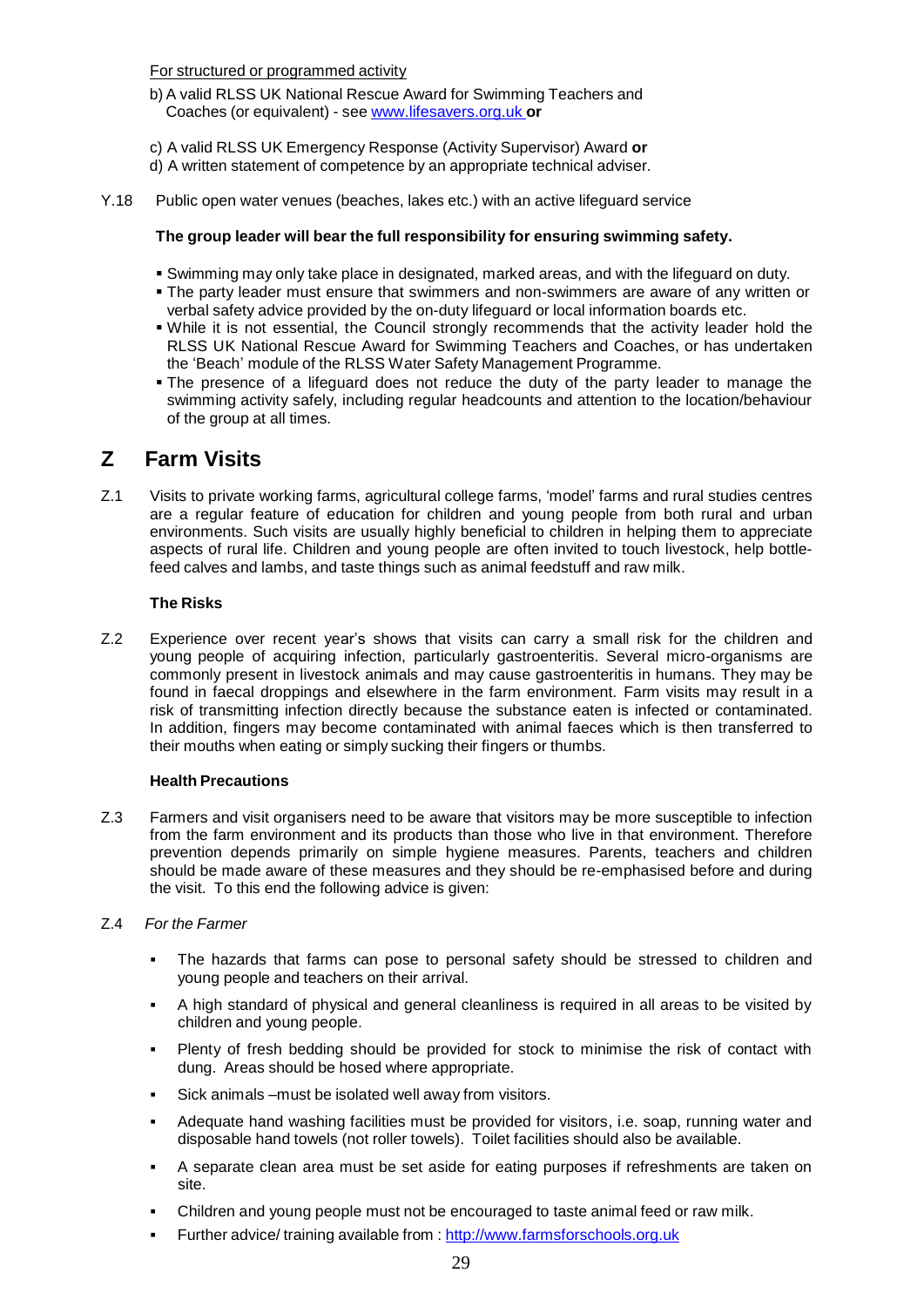#### *Z.5 For Group Leaders/Teachers/Parents/Volunteers*

- Carry out a pre-visit to identify specific hazards.
- Ask children and young people with cuts or abrasions to cover them with a suitable dressing.
- There should be a briefing for children and young people at the farm at which the points in these guidelines should be covered.
- Keep their fingers out of their mouths and do not eat their sandwiches etc, until they have washed their hands.
- Do not sample, taste or take away any animal feed stuff, raw milk etc.
- Do not drink from farm taps.
- Children and young people should be closely supervised if direct contact with animals is likely. If this happens they should be made to wash their hands afterwards.
- Never let children or young people place their faces against the animals.
- Consider the risks of allowing children or young people to ride on tractors or other farm machines.
- Do not let children or young people play in the farm area (grain storage tanks, slurry pits) other than designated play/rest areas.

#### **Other Hazards**

- Z.6 Modern farms can present hazards to children, young people and adults. Group leaders need to be aware of:
	- At harvest time some children and young people with asthma or hay fever may experience difficulty.
	- The dangers of moving machinery and mechanised tools such as chain saws etc.
	- Some farms hold stocks of highly toxic chemicals, used in spraying etc. contact with which presents a clear hazard.
	- The possible risk of diseases being transmitted to pregnant women during lambing time.
- Z.7 Although the above guidelines have been written with farms in mind, the general principles should be followed when visiting other similar establishments (zoos, wildlife reserves, etc).

### <span id="page-29-0"></span>**A2 Emergency Procedures**

All schools and services should consider the need for robust emergency arrangements as part of visit planning and risk assessment process.

All staff involved in a visit should be aware of the action to be taken in the event of an emergency.

It is vital that **all staff** understand the first aid and emergency procedures, not just the visit leader. Particular consideration should be given to participants that have special educational needs or medical conditions.

For all visits:

A completed: **'Emergency Card – Group Leader' (EV7)** form must be with the Group Leader at all times.

Where the emergency contacts will not be at their workplace during the visit–

A completed **'Emergency Card – Emergency Contacts' (EV8)** form must be with the Emergency Contact(s) at all times.

<span id="page-29-1"></span>CAS uses the Civil Contingencies Unit (CCU) for out-of-office-hours emergency support for serious incidents where the scale/seriousness of the event may be beyond the capacity of the visit leader and school/ service emergency contacts.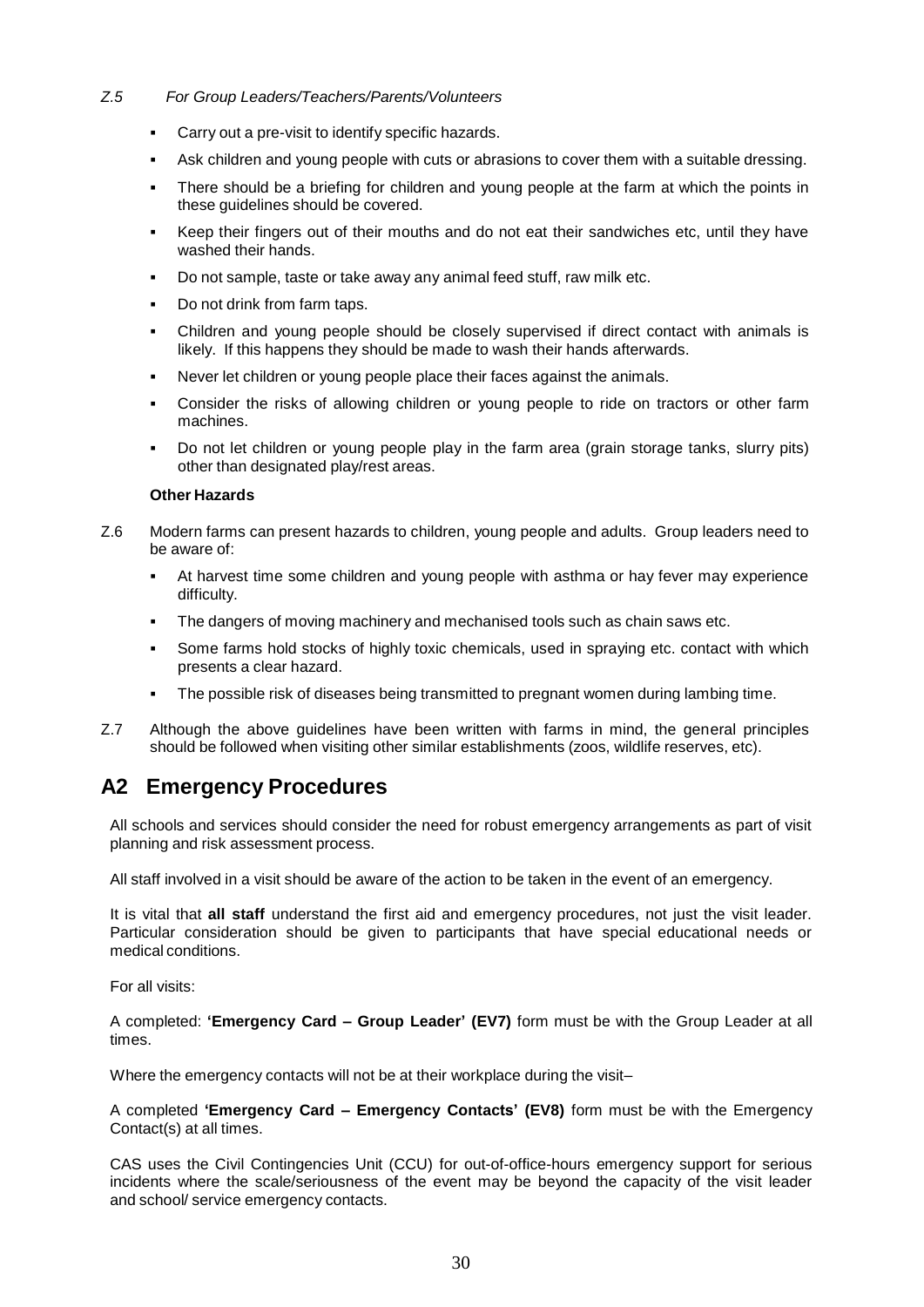# **B2 'Adventures' on the school/setting site**

An increasing number of schools now utilise their own sites for a range of outdoor activites. The Council strongly encourages this approach due to its low cost and frequent accessibility; the Council can provide significant support, advice and training through the Outdoor Education & Environment Team.

Activities of which we are aware range from gardening/growing activities, Forest school activities, camping, 'Team Building', mobile climbing walls, geo-caching etc.

The Council does not operate an approval system for such activities, However, we wish to offer the following advice to schools/settings as they develop new opportunities either 'in-house' or by employing external providers:-

- Do carry out and record a risk assessment for new activities. This should not be an onerous task, and should always form a key element when developing new activities. The risk assessment should be reviewed in the future on every occasion that the activity is repeated, and a note made of any amendments (e.g. any additional hazards presented by the special needs of a particular pupil)
- Do consider your choice of materials, how they are used for 'team building' and 'problem solving' type activities, and how closely the group should be controlled while using the equipment.
- Do consider staff training for grounds-based activities, especially for those which may offer more significant risks such as fire-lighting, outdoor cooking, using hand tools for conservation work etc.
- **Ensure that any contractor has adequate 3<sup>rd</sup> party liability insurance, and you are absolutely** clear about your contractual obligations, including any costs that you may have to bear in the event of cancellation.
- When gardening and growing, remember the need for simple hygiene, and take advice on suitable plants/animals for a school/setting environment.
- When considering larger scale developments (eg. School climbing walls, on-site MTB tracks, High Ropes structures etc.) seek further advice with reference to their safe installation, maintenance and staffing/supervision needs.

#### **School Climbing Walls – Record keeping**

Where a school or setting has an on-site climbing wall where either top roping or lead climbing is undertaken then it is essential that clear records are kept of:-

- **•** Operating procedures
- Safety equipment purchase dates, inspection dates
- **Staff qualification and training, training updates.**
- Belay point inspection dates